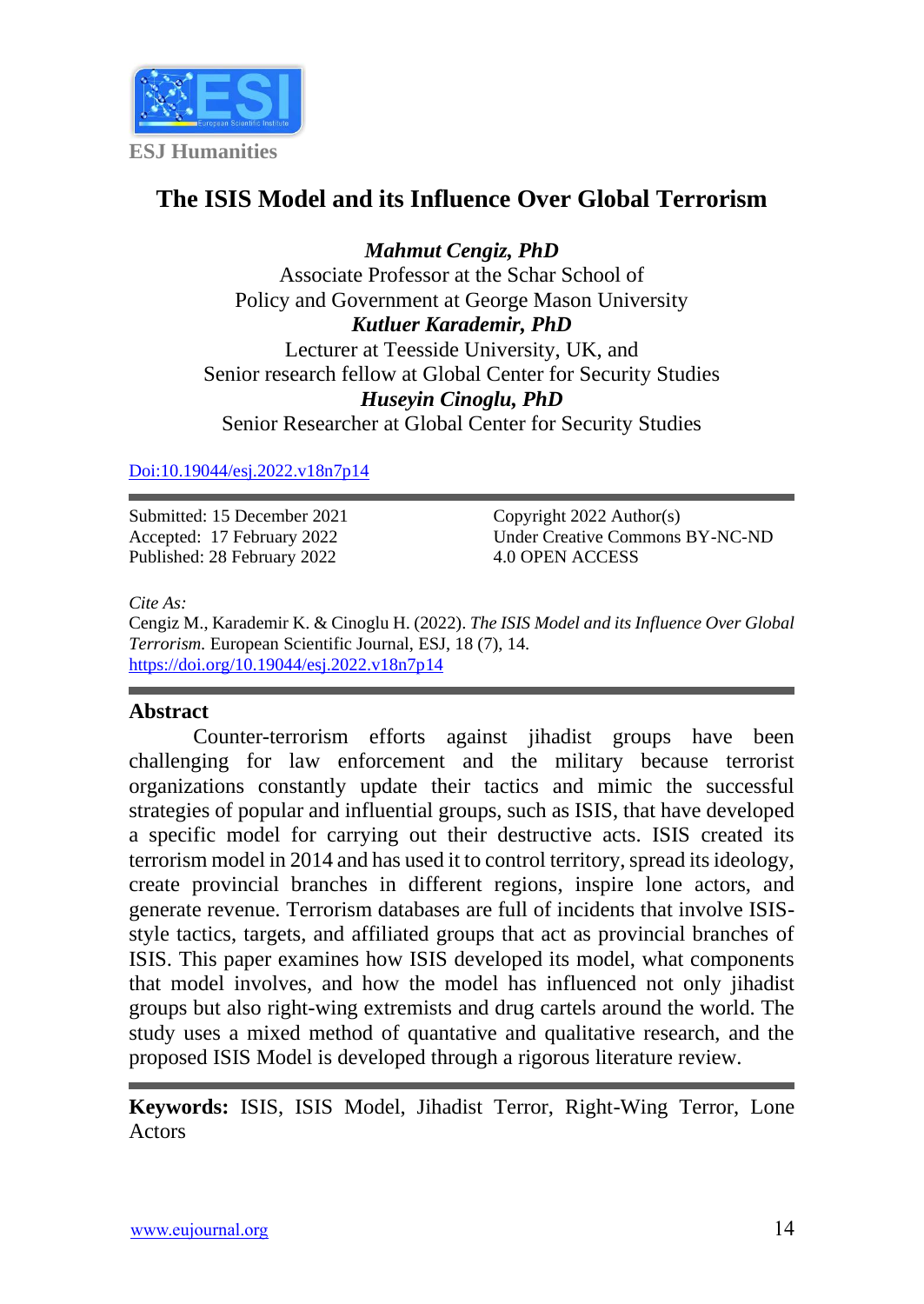#### **1. Introduction**

Powerful and well-equipped terrorist organizations along the lines of ISIS (Islamic State in Iraq and Syria) develop organizational, operational, and ideological models. Their ideologies expand to different regions, and other terrorist organizations mimic their tactics and targets. In terrorism history, for example, anarchist groups adopted a model where assassination was deemed an effective tactic for achieving their goals (Colson, 2017), while some Palestinian terrorist organizations pioneered the use of hijacking and hostagetaking operations (Veilleux-Lepage, 2020). In Sri Lanka, the Tamil Tigers were well-known for deploying suicide bombers, a tactic that the Kurdistan Workers' Party (PKK) in Turkey and the Black Widows organization in Chechnya copied and furthered (Pape, 2003). More recently, terrorist groups have used bombing, kidnapping, and shooting as their tactics of choice, while lone actors have chosen car-ramming and stabbing as their preferred methods of attack.

Terrorist organizations, right-wing extremists, and criminal groups across the globe have emulated the ISIS model in terms of ideology, tactics, and targets. The globalization of the ISIS model has led to the creation of numerous terrorist groups that have attempted to act like a de facto state in countries where ISIS-affiliated groups have operated. Thanks to the widespread emulation of its model, ISIS now is more popular than al-Qaeda and has expanded its reach into more countries and killed more people than al-Qaeda. This study examines the ISIS model and explains how other terrorist organizations have mimicked this model, using open-source data.

## **Methodology**

The cardinal method used in this article is the systematic literature review. A high volume of relevant literature was sifted through, and scientific material was given priority. Along with scientific studies, on not so rare occasions, information produced and presented by governmental agencies are utilized. The insights and visualization are mainly predicated on open-source data and public information reachable through the internet. Therefore the proposed ISIS Model is broadly based on the authors' academic studies, research, and field experiences. Rudimentary versions of the model were revised through reactions to earlier publications and presentations.

## **The ISIS Model**

ISIS, known variously as the Islamic State, ISIL, and, in Arabic as Daesh, has been one of the world's most popular and deadly terrorist organizations since it controlled territories in Iraq and Syria. Founded by Abu Mus'ab al-Zarqawi in 2004, ISIS emerged in Iraq from the remnants of al-Qaeda. By 2007, ISIS had faded into obscurity. The group re-emerged in 2011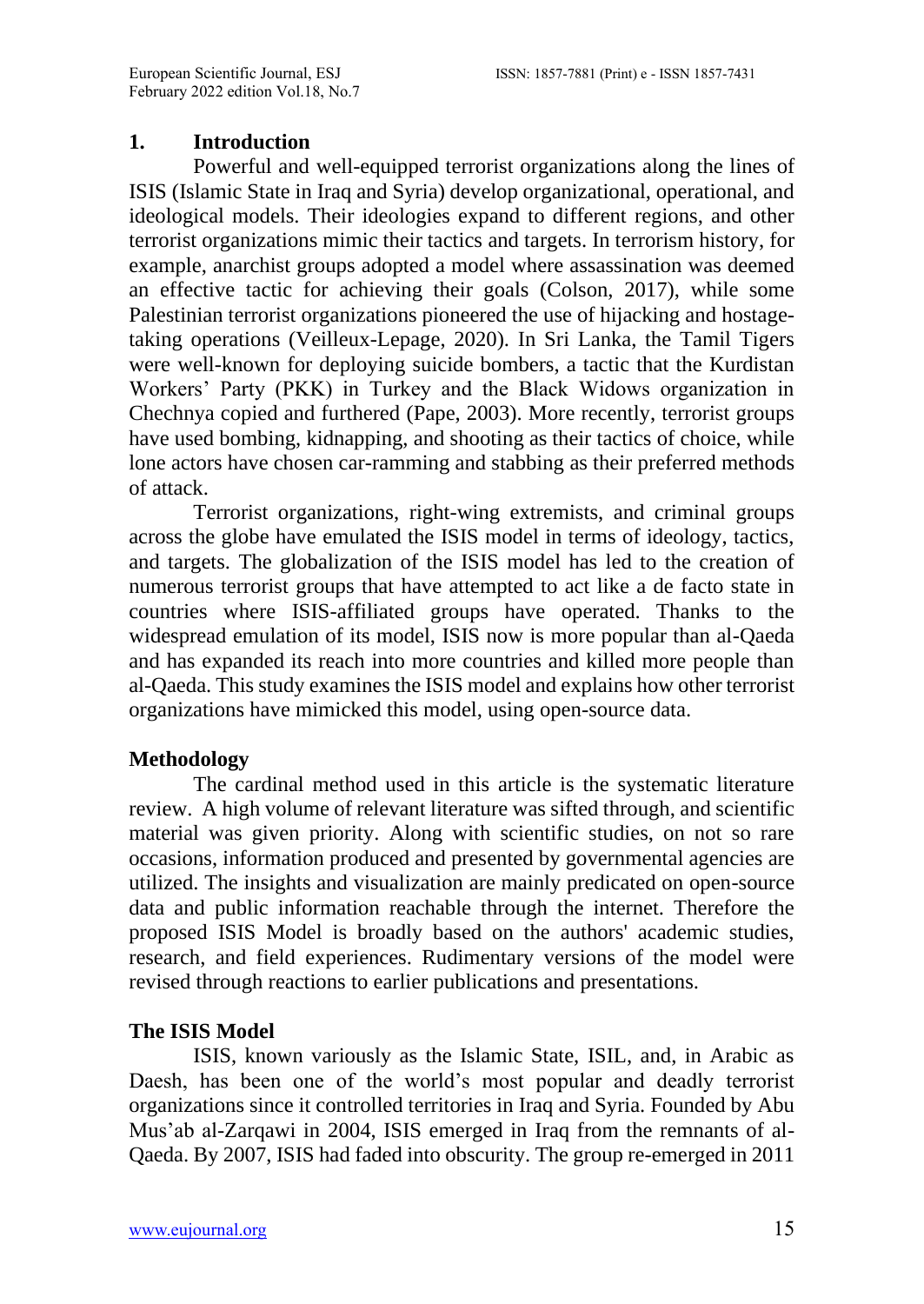when it invaded the territory in the region amid growing instability in Iraq and Syria. In 2014, ISIS' leader, Abu Bakr al Baghdadi, announced the creation of a caliphate in the territories the group controlled. The intense military campaign led by the United States in 2015 resulted in considerable losses for ISIS. By December 2017, ISIS had lost 95% of its territory.

The United States shifted its campaign to Syria in 2018 and backed Syrian Kurds under the flag of the Syrian Democratic Forces (SDF), which captured ISIS positions. President Donald Trump declared victory against ISIS in December 2018 and stated that ISIS was defeated in the region. The heavy blow for ISIS was the loss of its leader in October 2019 when U.S. forces killed Baghdadi (Wilson Center, 2019). Despite the declaration of victories, ISIS continued to be listed in international reports as one of the top three terrorist organizations in the world. According to the 2019 Annex of Statistical Information, ISIS was the second organization in the top ten perpetrator groups with the most incidents that year and the perpetrator of 575 attacks in Iraq and Syria (US Dept. of State, 2020). The group conducted more than 600 attacks in Iraq and Syria between January 2020 and May 2020 (Wilson Center, 2020).

ISIS owes its capacity and popularity to the model the organization developed. The uniqueness of this model comes from its nature that enables ISIS to control territory, expand its ideology, create provincial franchises with its name, inspire homegrown extremists and lone actors, carry out lethal attacks, use media and social media to its advantage, and generate revenue from various sources. This model also had unintended consequences, as it paved the way for states to enable and sponsor terrorism. Followingly, the paper explains each component of this model in detail.



**Figure 1:** The ISIS Model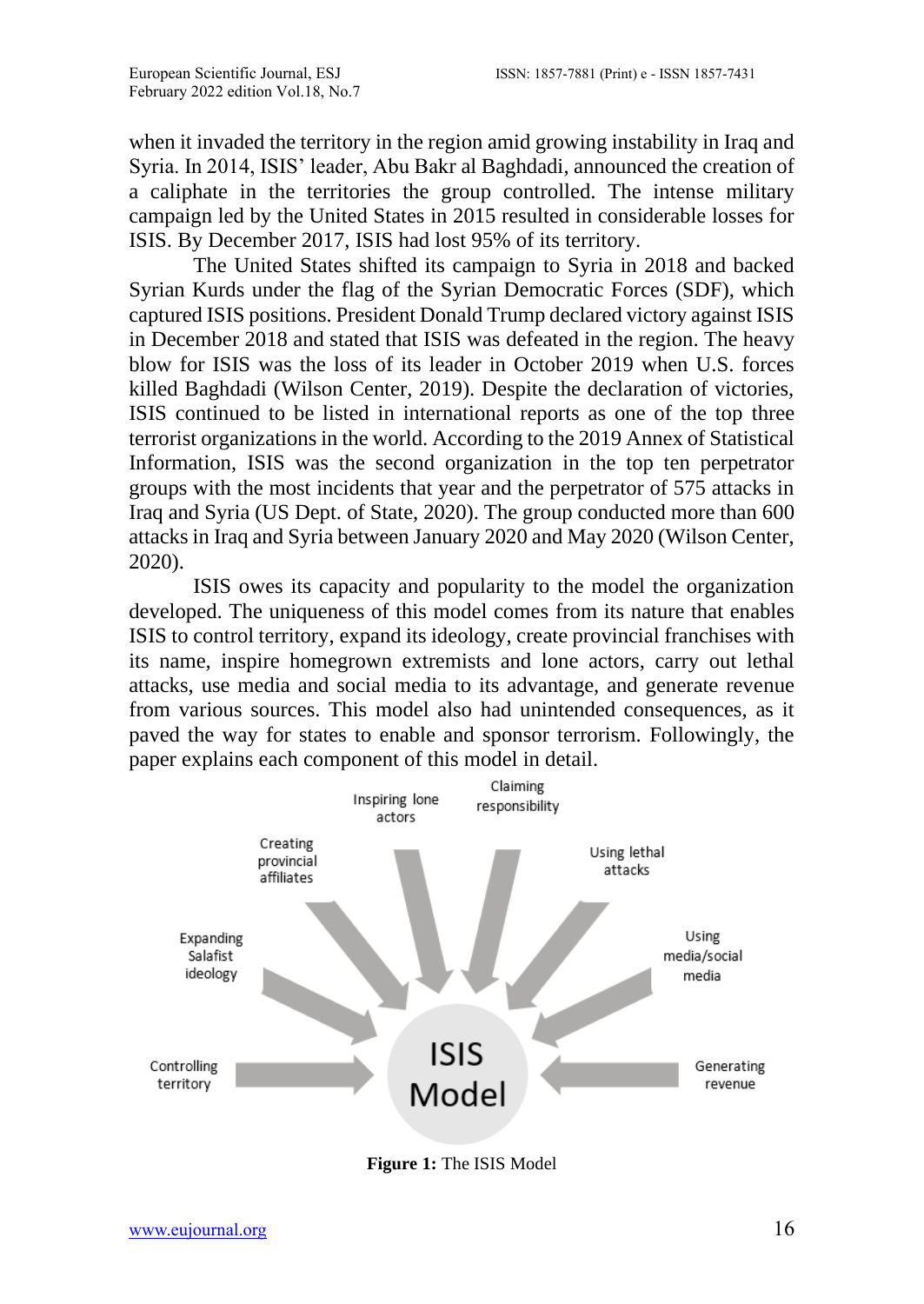#### **Controlling a Territory and Acting Like a De Facto State**

In areas where it controlled territory, primarily in Iraq and Syria, ISIS acted like a de facto state and executed a twisted version of the Islamic law that included the use of some outdated punishment methods, including whimpering, stoning, and beheading. At its peak of popularity, ISIS controlled a total of 100 thousand square kilometers (38,610 square miles) in 2014 (Jones and Dobbins, 2017) and a total of 110 thousand square kilometers (42,471 square miles) of territory in 2015. The group's popularity waned considerably in subsequent years at the same time that the U.S. military took action against the terrorist organization. By March 2019, the amount of territory controlled by ISIS was reduced to 4,000 square kilometers (1,544 square miles) in Syria (Eklund and Degerald, 2017). In June 2020, six years after Baghdadi had declared a jihadi state, ISIS continued to lose territory and a vast number of its fighters; however, ISIS terrorist attacks have resumed, indicating that the group is surging once again (Syrian Observatory for Human Rights, 2019).

The ability of ISIS and other terrorist groups to control territory and act like de facto states is the result of a variety of factors, such as weak states and their capacity to get access to arms and explosives; however, it might be misleading to assume that ISIS' success in governing territories has inspired other terrorist groups to do likewise. An article published in 2019 used the term of *terrorist semi states* to draw attention to terrorist groups that control territory (Honig and Yahel, 2017). For example, al-Shabaab in Somalia encountered difficulties during a Somali military campaign against the group but still controlled vast swaths of territory in the country's south and central areas. Boko Haram in Nigeria is another example of a group that pledged allegiance to ISIS and expanded its territory into Chad, Cameroon, and Niger, and claimed a territory the size of Belgium (The Cipher Brief, 2020). The Taliban has grown its territory since 2014. It controlled or contested seventy districts in 2015 but was battling for 117 districts in 2018. In addition, the Taliban consisted of 20 thousand fighters in 2014 but that number tripled in 2018 (Kube, 2018). Eventually, in 2021, the Taliban took over the control of Afghanistan in toto (NL Times, 2021). Similar to ISIS, the terrorist groups al-Shabaab, Boko Haram, and the Taliban have used twisted versions of Islamic law in the territories they have controlled. A territory upon which their version of Islam invokes a sense of belonging and invokes a unique identity resonating with its inhabitants. That eventually contributes tremendously to their survival and expansion of their Salafist ideology.

## **Expansion of Salafist Ideology and Creation of Provincial Franchises**

The ISIS ideology is multifaceted and claims to be representative of authentic Islam, though it is a twisted interpretation of the Qur'an and based on the doctrines of Salafism and Wahhabism. Politically submissive Salafism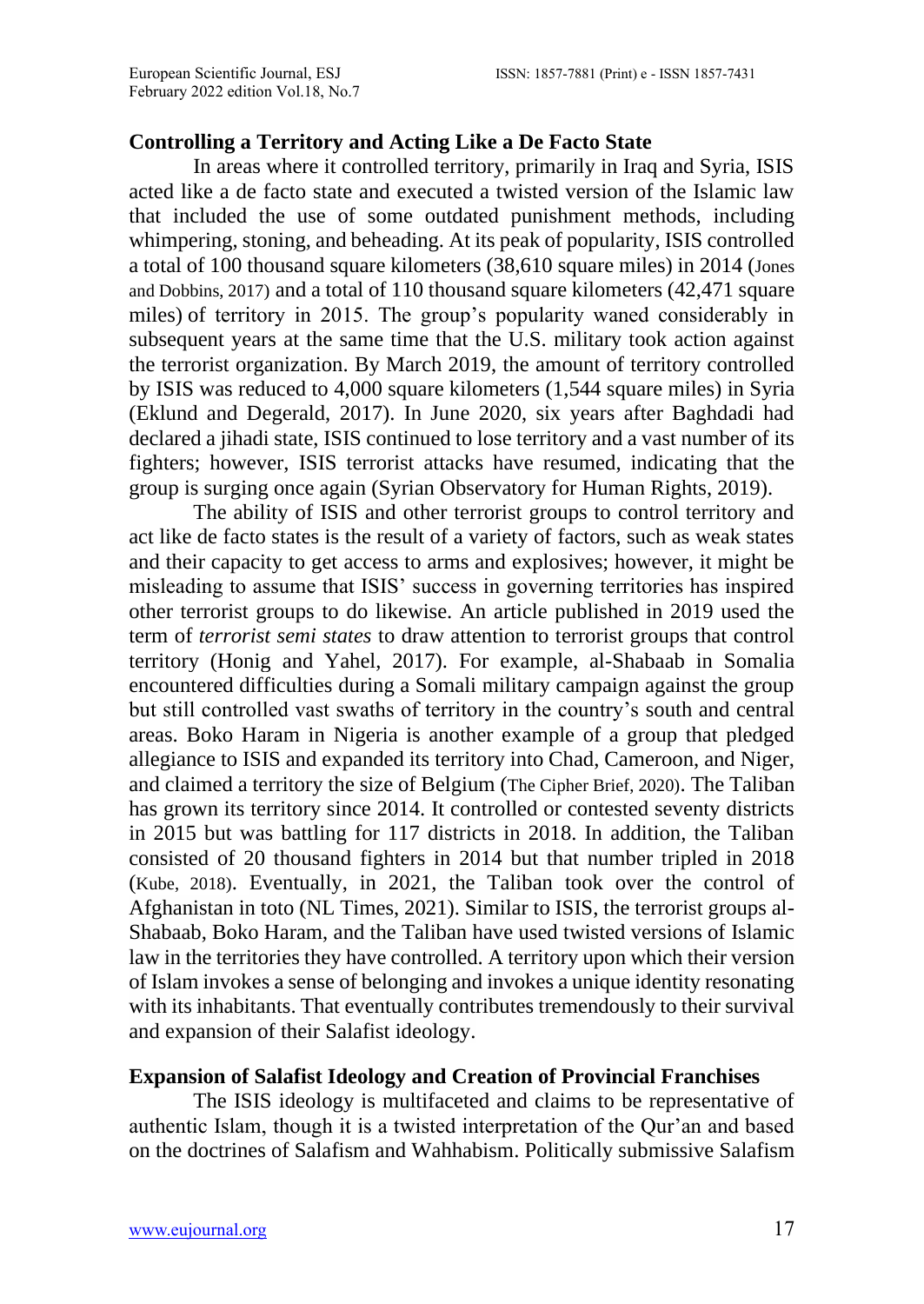paved the way to political *takfirism*—unconstrained Islamism that leads to the ex-communication of Muslims who have been declared as infidels or apostates. This approach constitutes the essence of the caliphate and the jihadist ideology in Islamism (Hassan, 2016). As a general rule religion has always been a legitimating force behind many deeds and terrorism is not an exception to that. The ISIS' version of Islam morphs society into isolated enclaves with loose or no ties with mainstream Islam (Cinoglu, 2010).

The ISIS ideology uses a hub-spoke group model that has enabled the group to expand through loose ties across the globe, particularly during the peak of its popularity in 2014 and 2015. According to the 2019 Annex of Statistical Information, ISIS affiliates in 26 countries had declared loyalty to the organization. The Bangsamoro Islamic Freedom Fighters, *Jamaah Ansharut Daulah*, and the Maute Group are some of the terrorist groups that have pledged allegiance to ISIS without changing the name of their groups ((US Dept. of State, 2020). Many affiliates, however, began using the word *"IS"* as part of their group's name. ISIS then stipulated that it would provide tactical support to its provincial affiliates in return for these groups having territorial authority in a country or region and being willing to alter their internal organizational structure and strategic decision-making processes in line with the strategies of ISIS core (Zenn, 2019). Figure 2 below shows ISIS' province-based affiliates that have added the word *"ISIS"* to the group's name. They are based in Africa (green circles), Asia (yellow circles), and the Middle East (yellow circles).



**Figure 2:** ISIS franchises that have added *IS* to their group's name (US Dept. of State, 2020)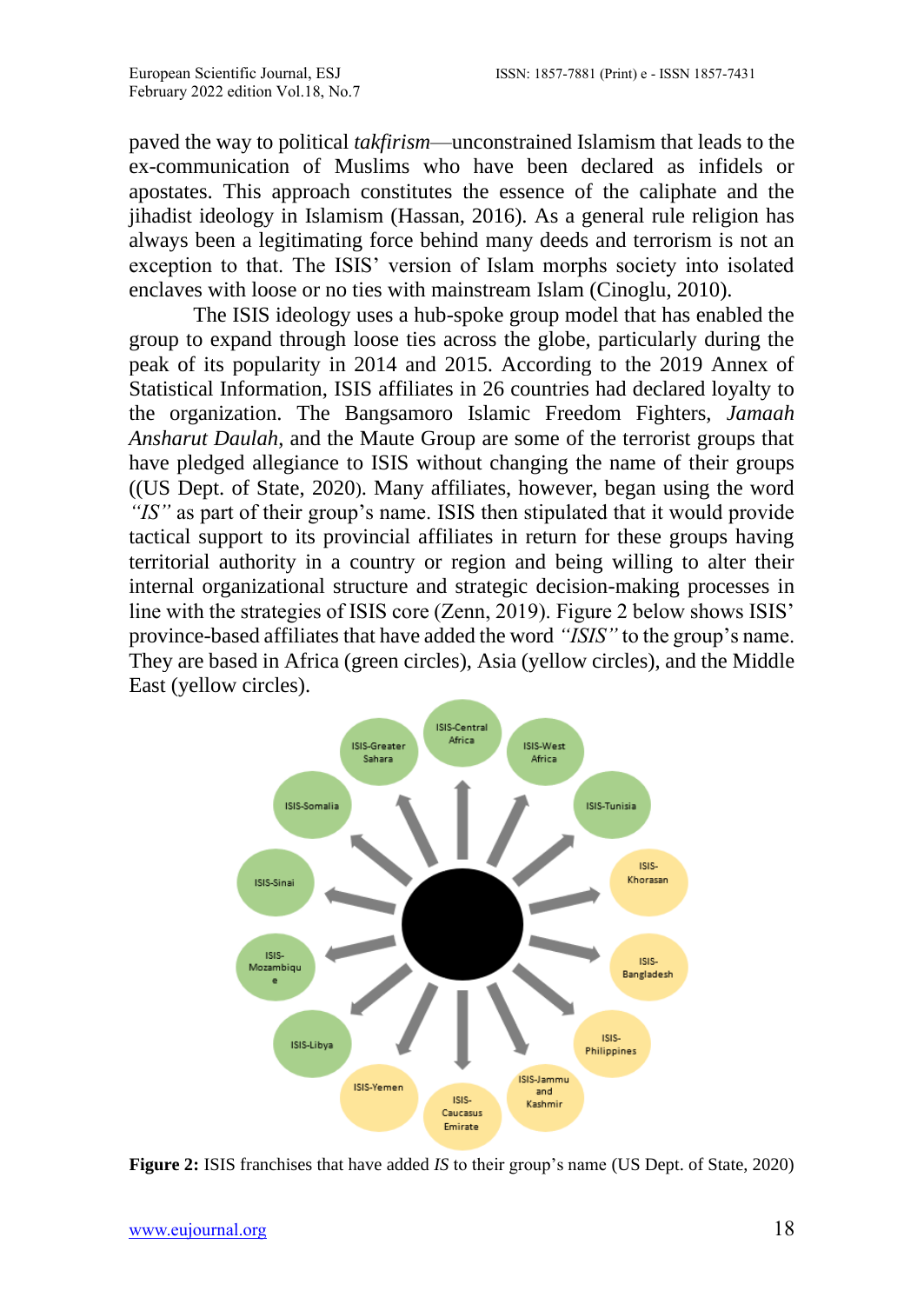Whatever their reasons for pledging allegiance to ISIS, all these smaller groups shared the belief that they could benefit from ISIS' brand name and popularity in terms of attracting more recruits, gaining recognition, and receiving ideological and logistical support (Cengiz and Karademir, 2020). Other factors, however, also played a role in each terrorist organization's decision to declare loyalty to ISIS. The defection was a common reason. Examples include defectors from the regional terrorist group ISIS-West Africa that was formed by former militants of Boko Haram; defectors from ISIS-Somalia that was created by former al-Shabaab commanders; and defectors from ISIS-Greater Sahara that was created by former al-Mourabitoune militants. Some groups wanted to change their organization's name. For example, [Ansar Bait al-Maqdis](https://en.wikipedia.org/wiki/Ansar_Bait_al-Maqdis) (ABM) changed its name to ISIS Sinai (BBC, 2016). The desire of some veteran fighters to form jihadist groups after leaving the war in Syria and returning to their home countries played a role in the decision to pledge allegiance to ISIS. One example is the Libyan provincial branch of ISIS. Roughly 300 veterans formed the Islamic Shura Council after leaving Syria and then declared loyalty to ISIS (Wehrey and Alrababa'h, 2015).

Some of ISIS's branches have been the product of ongoing civil wars. ISIS, for example, has opportunistically exploited the weakness of Islamist groups involved in the conflict in India's only Muslim-majority state, Jammu and Kashmir, which the Indian government split into two union territories in 2019, depriving it of the status of an independent state; Islamist groups involved in conflicts in the Democratic Republic of Congo (DRC) and the Central African Republic. The Islamist groups in Jammu and Kashmir that fought under the control of *Lashkar-i Tayyiba* gravitated toward ISIS and chose to be the provincial branch of ISIS in Kashmir in 2019 (The Economic Times, 2019). Similarly, the Allied Defence Forces in the DRC leaned toward the ISIS ideology and began to fight under the banner of ISIS-Central Africa with other Islamist groups in Mozambique and the Central African Republic (Soufan Center, 2020).

Unlike ISIS, which continued to create loose ties with its franchises, Al-Qaeda concentrated on bolstering its roots in the locations where the group historically has been active (Perkins, 2019). In 2019, the number of Al-Qaeda affiliates was nine (US Dept. of State,  $2020$ <sup>[1]</sup>. Among the groups in this list, Jamaat Nusrat al-Islam Wal-Muslimin (JNIM) and Hay'at Tahrir al-Sham (HTS) are two examples of Al-Qaeda's current localization policies. JNIM was formed by the merger of four al-Qaeda organizations in the Sahel region

<sup>&</sup>lt;sup>1[]</sup> "Annex of Statistical Information," pp. 6 and 7. These groups were Al-Shabaab, Lashkare-Tayyiba, Jamaat Nusrat al-Islam Wal-Muslimin (JNIM), al-Qaeda in the Islamic Maghreb, Hay'at Tahrir al-Sham (HTS), al-Qaeda in the Arabian Peninsula, al-Qaeda in the Indian Subcontinent, Ansar Ghazwat-ul-Hind, and Ansar al-Tawhid.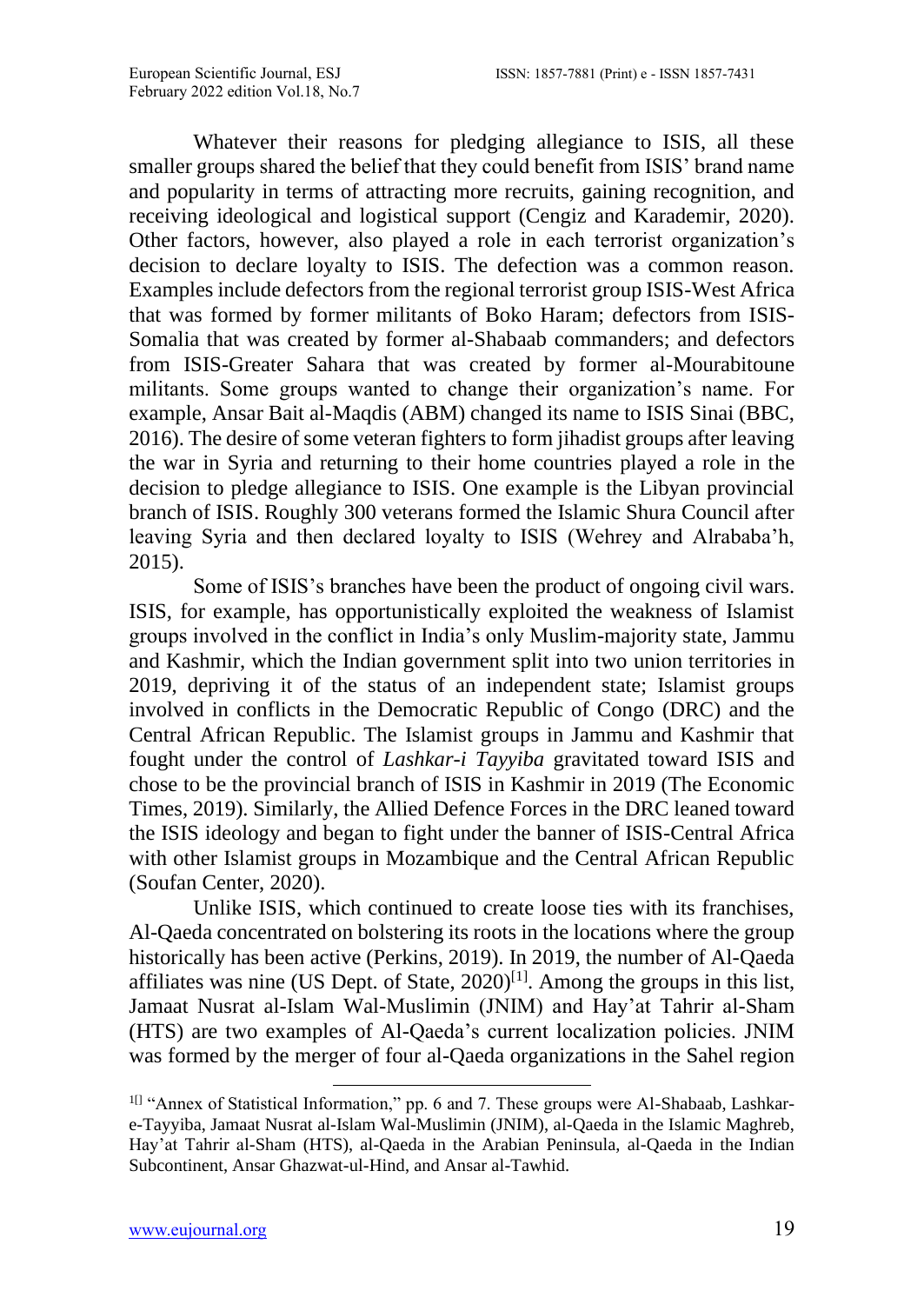of Africa. In contrast, HTS was created from the merger of al-Qaeda-affiliated groups in Syria.

Having improved its capacity through global expansion strategies, ISIS has gotten ahead of al-Qaeda in terms of performing sophisticated attacks. According to the 2019 Annex of Statistical Information (US Dept. of State, 2019), ISIS and its affiliates were involved in more attacks and caused more casualties than al-Qaeda and its affiliates (see Figure 3).



**Figure 3:** Comparison of ISIS and al-Qaeda attacks and casualties in 2019 (US Dept. of State, 2019).

Similar to the rivalry and competition between ISIS and al-Qaeda (Byman and Williams, 2015), both groups' affiliates have competed to be the leading organization in the regions they have operated. They have either used *hearts-and-minds* policies to attract recruits, or they have fought each other to be the dominant group. For example, JNIM, ISIS-Greater Sahara, and ISIS-West Africa wanted to invite more recruits in 2018 and selectively did not target Muslim civilians in the Sahel region of Africa. ISIS-Greater Sahara and JNIM, however, began to target each other to be the leading group in the Sahel in 2019. Similarly, between 2018 in 2019, ISIS-Khorasan<sup>2</sup> fought with the Taliban, and ISIS-Somalia fought with al-Shabaab.

 $20$  ISIS-Khorasan also is active in Pakistan. Formed by an ex-leader of Tehrik-e-Taliban, the group's committee consisted of nine Pakistanis, two Afghans, and one person of unknown origin. ISIS-K concentrated its activities in Afghanistan, but today it has been the perpetrator of several attacks in Pakistan. Around 2,000 and 3,000 members of ISIS-K are based in Pakistan. International donations are chief financial resources of ISIS-K in Pakistan, in addition to the group's involvement in robbery in Sindh and Balochistan (Parvez, 2016).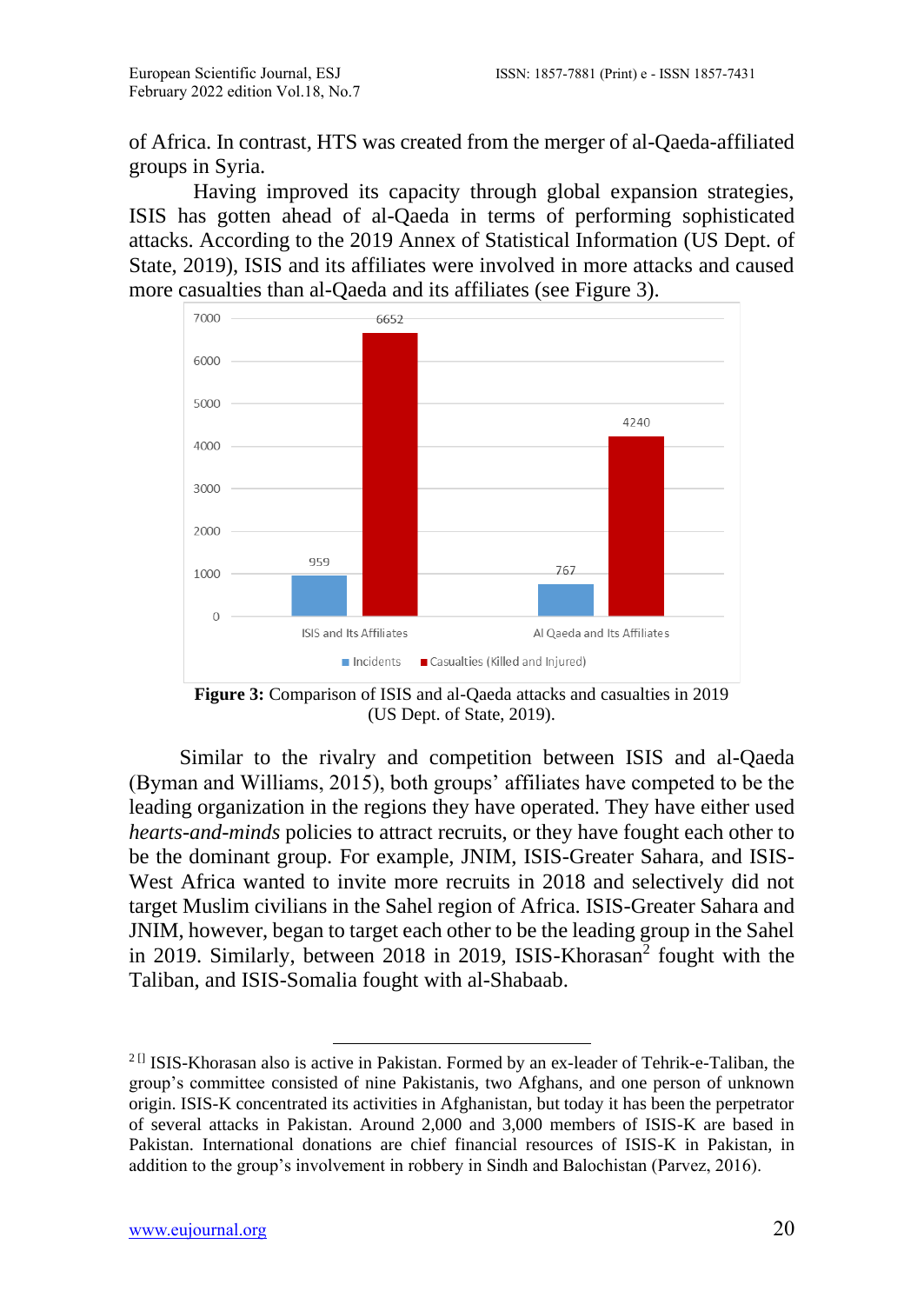## **Inspiring Lone Actors**

The volume and violence of lone-actor terrorism have been increasing since the early 2010s. This strategy has recently been associated with ISIS but dates back to the 1980s in the Middle East when it was used by terrorist organizations and by far-right organizations in the United States (Hoffman, 2019). These lone-actors are ideologically motivated, inspired, and animated by a movement but lack a formal connection to a specific and identifiable terrorist group and a leader whose orders they would feel obligated to carry out (Hoffman, 2019). Inspired by the ideology of ISIS or al-Qaeda, selfradicalized actors have begun to commit individual attacks in the Western world. After seeing the massive defeat of the Western military in the conflict zones of Iraq and Syria, Abu Mus'ab al-Suri, a Salafi jihadist terrorism ideologue, encouraged jihadist terrorist groups to make individual attacks in militants' home countries.

These individuals have mostly used vehicular, stabbing, and shooting attacks (Hoffman, 2019). After seeing it as a successful tactic for advancing the terrorist ideology, nationalistic groups in Palestine and right-wing extremists in the Western world adopted these tactics. According to media reports from 2010 to 2020,<sup>[3]</sup> ISIS-inspired individuals have been involved in around 40 attacks and killed more than 200 people during those attacks. In 2014, attacks and killings occurred inIndo France, Germany, the United States, Belgium, the United Kingdom, Sweden, Australia, Russia, Indonesia, Canada, Israel, Tunisia, and India. These ISIS-inspired individuals have perpetrated several notable attacks, including one in which ISIS-inspired Omar Mateen, who repeatedly referenced ISIS during his attack targeting the Pulse nightclub in Orlando, Florida, killed 49 people and wounded 53 others in 2016 (Visser and Couwels, 2016). ISIS-inspired individuals also have become increasingly involved in car-ramming attacks. Of the car-ramming attacks for which ISIS claimed responsibility in 2016, the individuals who carried out those attacks did so in France, Germany, and the United States (Counter-extremism Project, 2014). In one of those attacks, an ISIS-inspired individual drove his truck into a crowd and killed 84 people in Nice, France (Kennedy, 2014).

Such lone-actor attacks have not gone unnoticed by right-wing extremists in the United States and elsewhere, and are mimicked by those who have adopted foreign terrorist organizations' tactics (Jones and Doxsee, 2020). In addition to homegrown extremists, right-wing extremists have begun to copy ISIS tactics (Buckingham and Alali, 2020), and have been involved in attacks in the United States and several European Union countries. The number of right-wing extremist attacks rose significantly between 2013 and 2019 in the United States (Jones and Doxsee, 2020), and white supremacists and other

 $3\text{I}$  Data on lone-actor attacks was collected by the authors using media sources.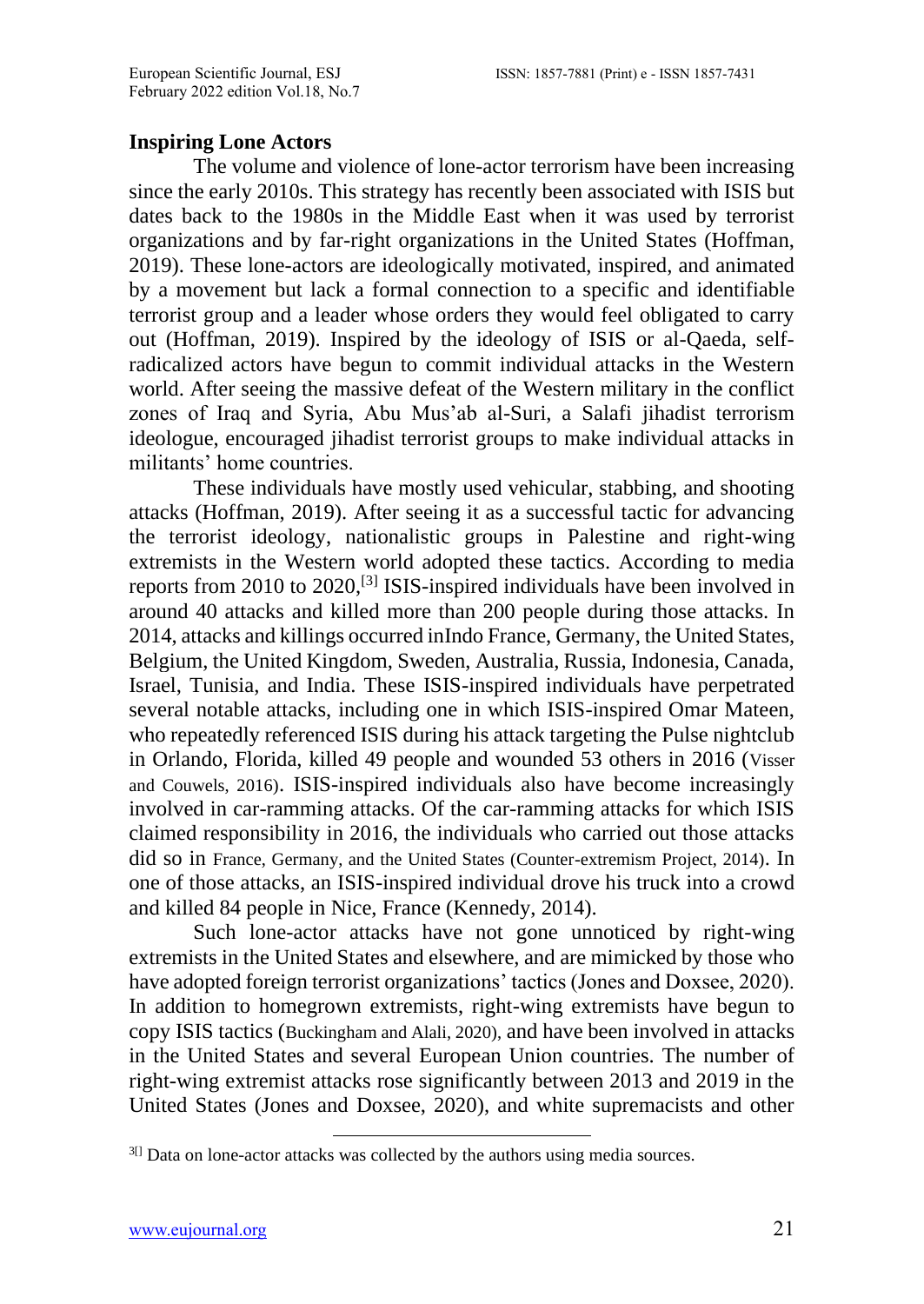right-wing extremists were the perpetrators of around 65% of the attacks in the United States in 2020 (Strobel and Levy, 2020). Some notable right-wing extremist attacks occurred in New Zealand, where 49 Muslims were killed in 2019 (Diaz, 2020); Pittsburgh, where 11 Jewish people were killed in a Synagogue in 2019 (Robertson and Mele, 2018); and El Paso, Texas, where 22 immigrants were targeted and killed in 2019 (Helsel, 2019).

## **Claiming Responsibility**

Terrorist groups aim to achieve five goals with their violent attacks: (1) *Attrition* aims to cause damage and send the message that the terrorist group is capable of imposing significant damage to or destruction of its target; (2) *Provocation* aims to radicalize the population against the terrorist group's opponent; (3) *Outbidding* aims to send a message to the population that the terrorist group is more determined to target its opponent than any other group is determined to do so; (4) *Intimidation* aims to send a message to the population that the terrorist group is too powerful for the government to stop it, and (5) *Spoiling* aims to communicate to the terrorist group's opponent that the moderates on the opponent's side are not trustworthy (Kydd and Walter, 2006). Although these five main purposes of perpetrating terrorist attacks set forth a very broad framework as a result of long-lasting scholarly research, it can be merely applied to a certain type of terrorist attack in which the terrorist individual or group who commits the attack deliberately claims it (Kearns, Conlon, and Young, 2014).

Claiming responsibility is a credit-taking action for terrorist organizations. A claim is defined as a public action in which someone states that the group is the perpetrator of the attack on behalf of the organization (Min, 2013). Terrorist groups tend to claim responsibility for attacks when they aim to gain publicity and when the backlash from the government is not likely (Kearns, Conlon, and Young, 2014). On the other hand, terrorist groups are highly likely to claim responsibility for an attack when state institutions rather than civilians are the target of the attack (Kearns, Conlon, and Young, 2014). Incentives for terrorist groups to claim responsibility for an attack, according to an analysis of terrorist attacks between 1998 and 2010, increase for notable attacks that involve suicide bombings and a large number of casualties, when multiple organizations vie for limited support from the public, and when the target is institutionally constrained from backlash (Min, 2013).

Anonymous attacks indicate that terrorist groups are not interested in building grassroots support for their movements. On the other hand, claiming responsibility is an indicator of how a terrorist group is unafraid of retaliatory strikes (Hoffman. 2010). The percentage of terrorist groups claiming responsibility decreased from 61% in the 1970s to 14.5% between 1990 and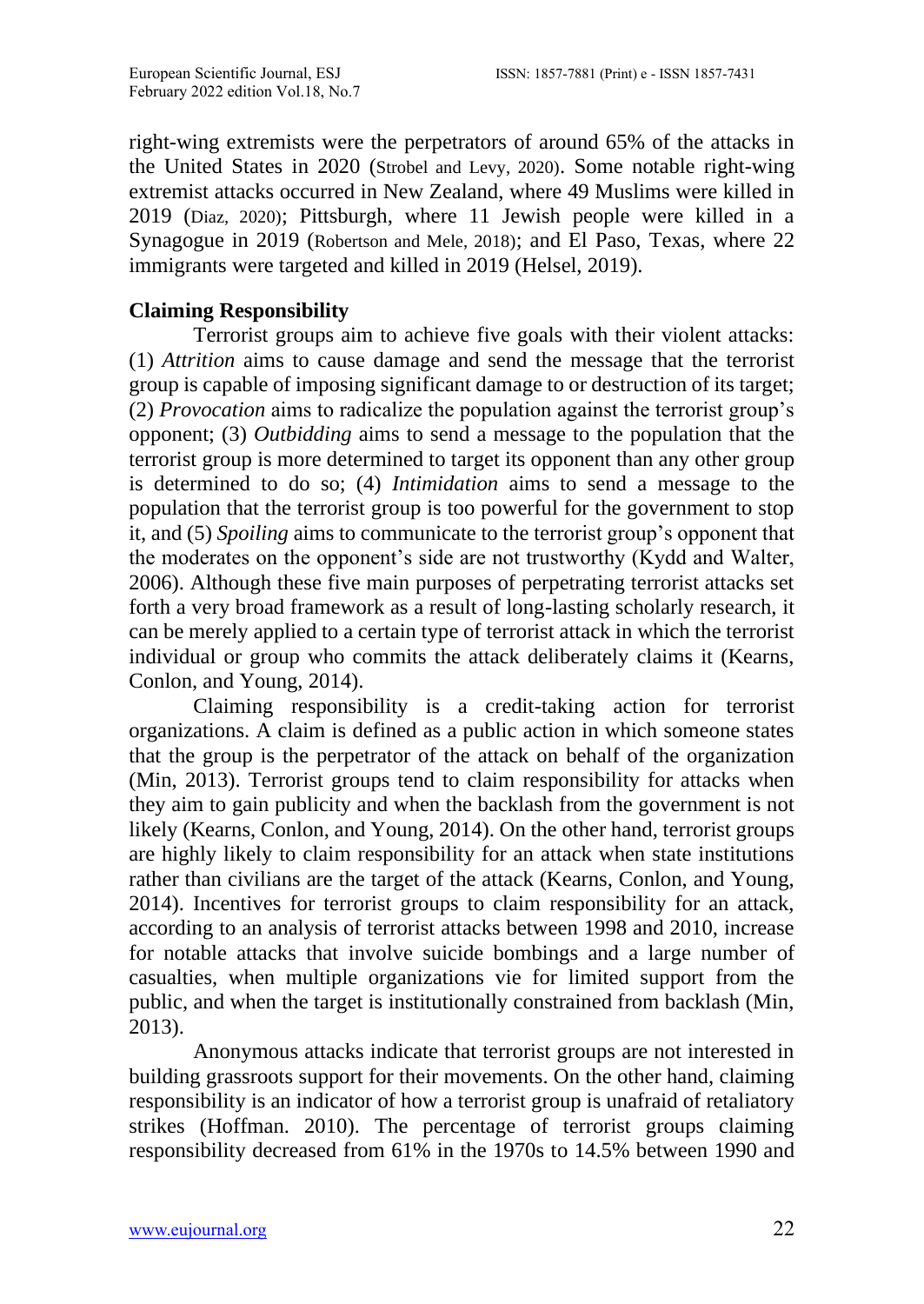2004 (Kearns, Conlon, and Young, 2014). According to the 2019 Annex of Statistical Information, a significant number of incidents were unclaimed in 2019, as was the case in previous years.[4] According to Abrahms and Conrad, terrorist groups claimed responsibility for only one out of seven incidents (US Department of State, 2020).

ISIS is an example of a terrorist organization with a history of claiming responsibility for attacks. The group generally claims responsibility in one of two ways. First, ISIS states its claim through its own Amaq News Agency, which pushes out breaking news reports through an encrypted mobile Android application. Then, the claim is tweeted through the groups' supporters. Second, ISIS uses its official channel, the Nashir Media Foundation, to issue a statement. Nashir acts like the direct voice of ISIS leadership (US Department of State, 2020). Any ISIS claim of responsibility that mentions specifics about the attacker is released in about 24 hours when ISIS calculates that it can reap a political benefit from doing so and the attack serves the group's objectives. For example, ISIS claimed responsibility for the Manchester bombings and the London Bridge assaults in 2017 because it believed that doing so would yield a net benefit such as cash from its sympathizers or an overreaction from its targets. If a claim of responsibility is issued after more than 24 hours has passed and critical information about the attacker is not revealed, then it is less likely that ISIS knew about the attack (US Department of State, 2020).

Terrorist organizations also may tell four lies about attacks: (1) Terrorist groups may falsely claim responsibility for an attack they did not perpetrate; (2) Terrorist groups may commit false-flag terrorism to blame a rival organization; (3) Terrorist groups may blame an attack that they did not commit on a rival group; and (4) Terrorist groups may lie by omission, denying they perpetrated an attack but without blaming a rival group (Kearns, Conlon, and Young, 2014).

ISIS was one of the most reliable terrorist organizations in its early years when claiming responsibility for an attack. The organization claimed responsibility for 143 attacks that happened in twenty-nine countries between 2014 and 2018 (Lister and Sanchez, 2018). When ISIS' popularity began to wane in 2017, however, ISIS-Core in Syria and Iraq have lied and jumped to claim responsibility for many violent attacks in which the group was not the perpetrator (Myre and Domonoske, 2017). Even ISIS falsely claimed responsibility for the Las Vegas, Nevada, shootings in 2019 (NPR, 2019), although the incident was a mass-shooting case by an individual with an assault rifle without any political motives. ISIS also has an appetite for portraying itself as the perpetrator of lone-actor attacks. It is already established that a relatively

<sup>&</sup>lt;sup>4[]</sup> "Annex of Statistical Information," p.10.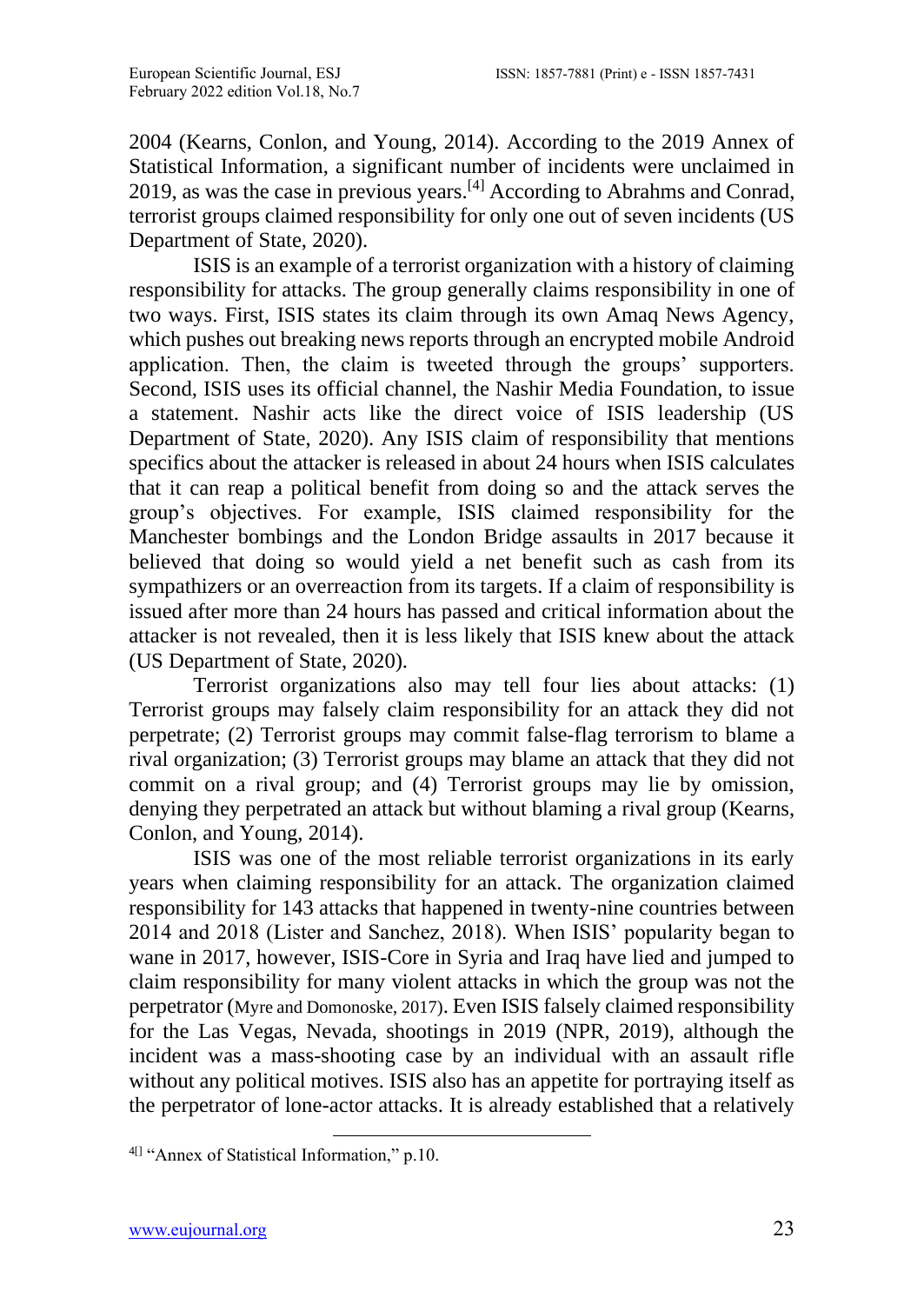large number of lone actors aspire to follow the methodology proposed by ISIS (Cengiz and Cinoglu, 2022).

The media research about ISIS attacks in 2019 and 2020 indicates that ISIS-Core has claimed responsibility for several notable attacks in Syria and Iraq; however, the group's franchises in Nigeria, the Sahel region of Africa, Somalia, Egypt, the Philippines, Afghanistan, Pakistan, and Libya have selectively claimed responsibility when the targets are military and state institutions. Inspired by ISIS's efforts to take credit, al-Shabaab and the Taliban are two organizations that claim responsibility for attacks they perpetrated. It appears that al-Shabaab recently has been a more reliable organization than ISIS in claiming responsibility for attacks.

# **Committing Lethal Attacks**

Terrorist attacks are more lethal today than they were in the 1980s and 1990s. According to terrorism databases, tens of thousands of casualties have resulted from such attacks around the world. Through various means, terrorist groups killed around 58 thousand people and wounded about 42 thousand others in 2018 and 2019 (US Department of State, 2020). Almost half of the terrorist incidents in 2019 resulted in more than three casualties per attack (US Department of State, 2020). Of the ISIS-affiliated groups in the terrorism databases, two jihadist terrorist organizations—ISIS-Khorasan (15.4 casualties per attack) and ISIS-West Africa (14.3 casualties per attack)—were the most deadliest, while ISIS-Libya (3.8 casualties per attack) and ISIS-Core (4.8 casualties per attack) had the lowest casualty rates (see Figure 4). It is important to note that while ISIS-Core lost power in Iraq and Syria in 2019, it still managed to end the year with a relatively high casualty rate. Ranked with the lowest casualty rate (1.9 casualties per attack) was the New People's Army (NPA). Given their adherence to a revolutionary ideology, it was not surprising that the jihadist terrorist organizations had higher casualty rates than non-jihadist terrorist organizations. Some non-jihadist groups, while listed among the top-10 known perpetrator groups in terrorism databases, were not included in Figure 4 because of their much lower casualty rates. These groups include, for example, the Communist Party of India (CPI-Maoist), the Kurdistan Workers Party (PKK), and the National Liberation Army (ELN) (US Department of State, 2020).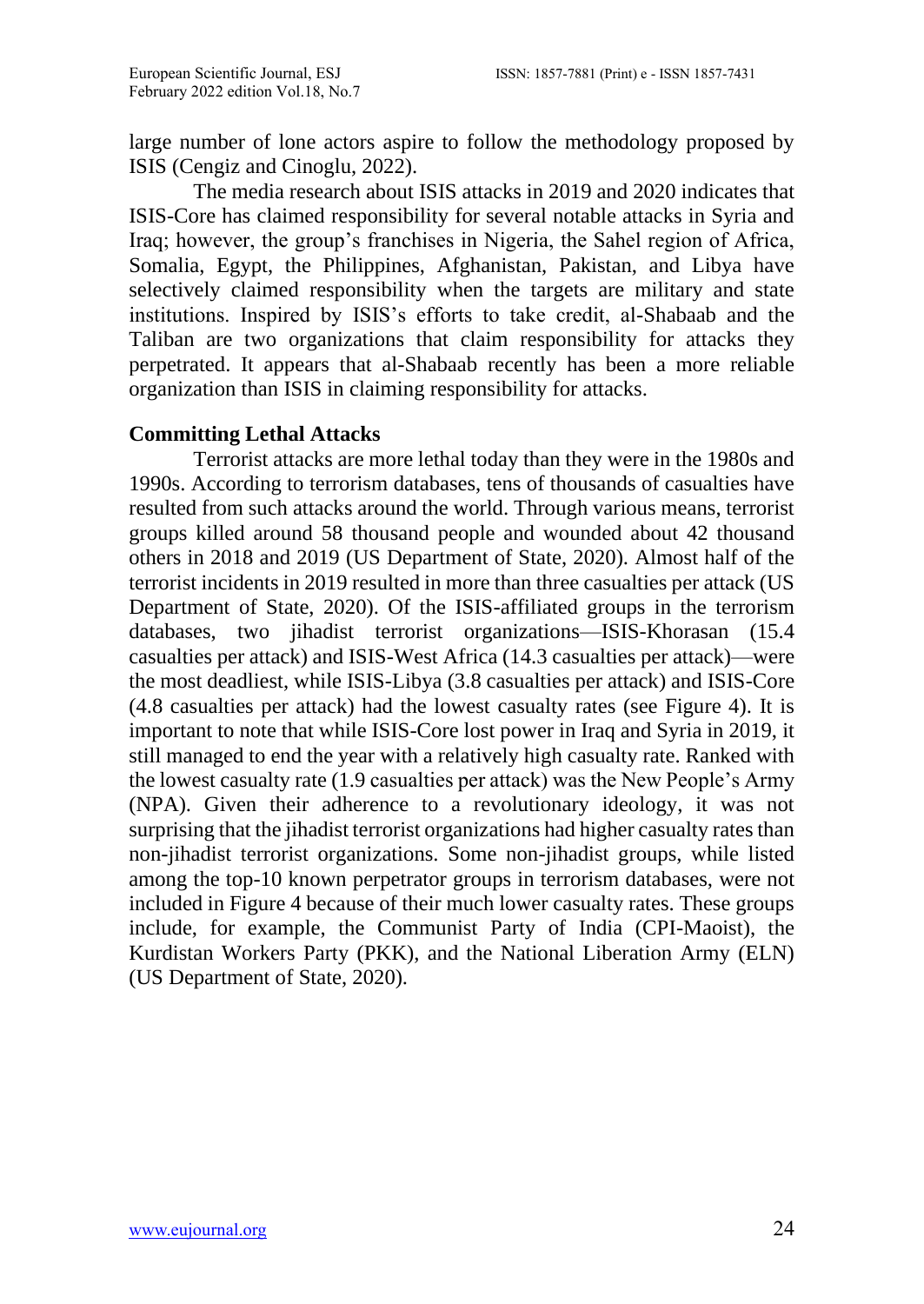

**Figure 4.** Casualty rate per attack (deaths and injuries), by the terrorist group, in 2019 (US Department of State, 2020).[5]

In addition to being a model for lethal attacks, ISIS also inspired other terrorist groups to follow its practice of beheading its victims and posting videos of the incidents online. According to the author's previous research, ISIS beheaded 717 people between 2014 and 2020, while five of its branded franchises beheaded a combined total of 325 people during that same period (see Figure 5).<sup>[6]</sup> If one were to assume that Abu Sayyaf and Boko Haram had pledged allegiance to ISIS during the study period, then the number of groups under the influence of ISIS and likely to use its tactics would be higher. Moreover, criminals and drug cartels also have mimicked the ISIS tactic of posting videos of its beheadings online (Koch, 2018). For example, hitmen from a Mexican cartel used ISIS-style execution on a rival and posted it on social media (Sinclair, 2017). In another example, the Mexican criminal syndicate Los Zetas created an ISIS-style beheading video to spread fear among rival cartels (Ramirez, 2017).

<sup>&</sup>lt;sup>5[]</sup> The red bars represent ISIS-affiliated terrorist groups, while the blue bars represent non-ISIS-affiliated terrorist groups.

<sup>&</sup>lt;sup>6[]</sup> These ISIS-branded franchises are ISIS-Mozambique beheaded 163 people, ISIS-Khorasan 60, ISIS-Libya 51, ISIS-Sinai 40, and ISIS-West Africa beheaded 11.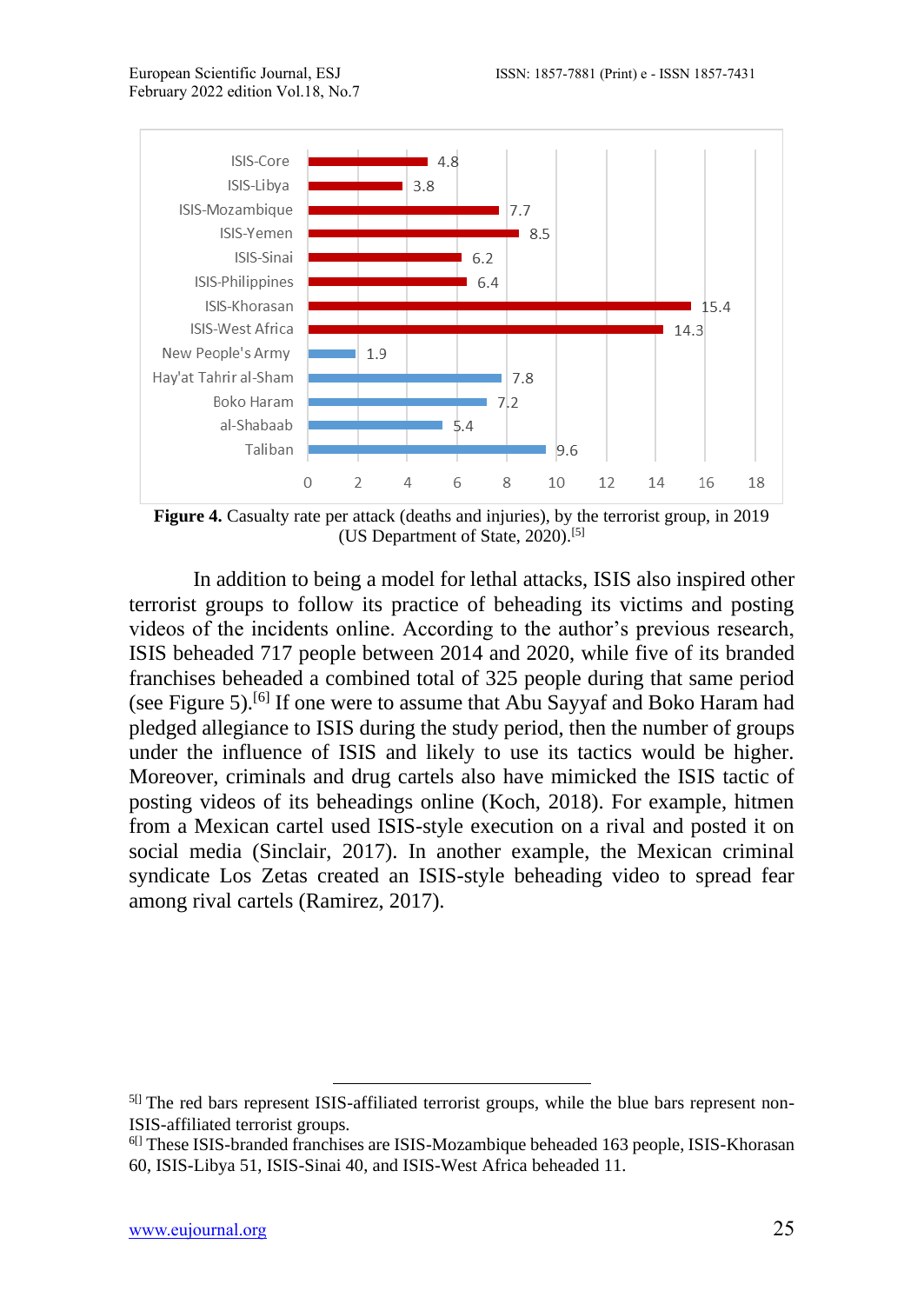

**Figure 5:** Beheadings between 2014 and 2020.[7]

#### **Media and Social Media**

Terrorist groups commit violent attacks to get attention, gain recognition, and develop respect and legitimacy. To spread the word about their goals and their means of achieving those goals, terrorist groups rely on traditional media coverage of their attacks and proclamations and on social media to promote and publicize extremist narratives, generate propaganda, facilitate radicalization and recruitment, reach new audiences, reinforce popularization, advocate for violence, and hostility, and hack into websites to broadcast propaganda videos.

ISIS has been an influential model for how to use social media effectively. The group has used English-language digital magazines, such as Dabiq and its successor, Rumiyah, to compile ISIS propaganda for readers acrossthe globe (Udami, 2018). Moreover, the group owns online news outlets such as the Amaq News Agency, al-Bayan radio, and the Halumu and Nasher news sites (Speckhard and Shajkovci, 2019). ISIS's capacity to use social media has been quite effective when the group mimicked AQAP's model in the Arabian Peninsula, whose digital magazine inspired the Boston Marathon bombers in 2010 (Ward, 2018). ISIS' resourcefulness in the use of social media has enabled the group to mobilize an estimated 40 thousand foreign nationals from 110 countries to join ISIS (Ward, 2018), and to control around 45 thousand social media accounts at the end of 2014 (Berger and Morgan, 2015). In a report published in 2018, it was noted that ISIS used social media

 $7\text{I}$  The red bars represent ISIS-affiliated terrorist groups, while the blue bars represent non-ISIS-affiliated terrorist groups.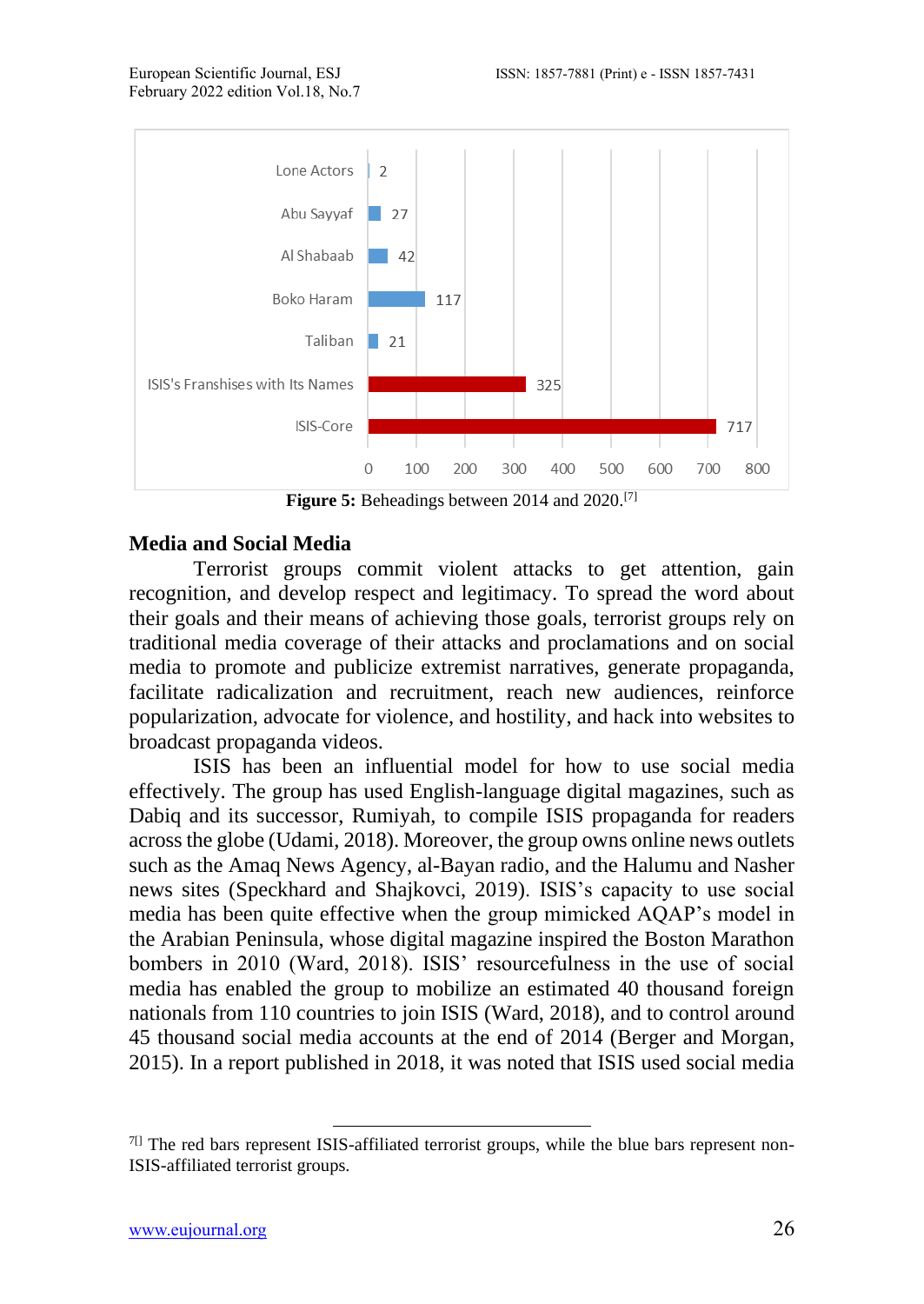platforms to recruit, radicalize, and coordinate terrorist attacks in Arica (Kate Vox and William Marceillano, 2017).

Influenced by the social media capacity of ISIS, other terrorist organizations have come to understand the importance of using social media to advance their cause. The Taliban, for example, has used Twitter, Facebook, and Telegram to disseminate information about its skirmishes with the Afghan government (Taylor, 2019). The Taliban owns media studios such as Mana-ul Jihad, al-Hijrat, and al-Emarah (Johnson, 2018). On its English Telegram channel, al-Emarah, the Taliban broadcasts in different languages with the former two commanding 4,236 followers in 2016 (Ward, 2018). Boko Haram is another organization that has been influenced by ISIS, resulting in changes in how it uses social media platforms and videos and the creation of multiple social media accounts (Slutzker, 2018).

## **Financial Resources**

The last component of the ISIS model is its vast financial resources. At its peak, ISIS generated revenue of \$2 billion from a combination of private donations, taxes, ransom payments, and commercial revenue streams (Conner, 2018). Oil smuggling was one of ISIS's critical funding sources. The smuggling activity was so profitable that ISIS became the world's richest terrorist organization after it seized some of the world's most profitable oil fields in Iraq and Syria in 2014 (Shelley, 2014) after which ISIS fighters sold 100 trucks of oil per day, bringing in nearly \$1 million per day (Conner, 2018). In the same year, ISIS seized a bank in Mosul and pocketed \$425 million, and generated \$36 million from selling stolen antiquities (Conner, 2018). ISIS also generated significant revenue from excavators and smugglers in ISIS-held territory (Homeland Security, 2016). Other ISIS revenue sources included extortion, taxation, and robbery. Taxation alone generated roughly \$360 million annually for the terrorist organization (Homeland Security, 2016). The group's ransom fees totaled between \$35 and \$45 million in 2014 (Homeland Security, 2016). An additional source of income for ISIS was the financial assistance it received from supporters in the permissive Gulf States (Homeland Security, 2016).

Other terrorist groups have mimicked ISIS's income model and aimed at generating revenue from multiple sources. For example, Boko Haram increased its kidnapping involvement and relied on revenue from extortion, looting, and thefts from banks and villages (FATF, 2016). Al-Shabaab is another terrorist organization that has generated revenue from taxation within its territories and the extortion of elders and businesspeople outside its territory (Levy and Yusuf, 2019).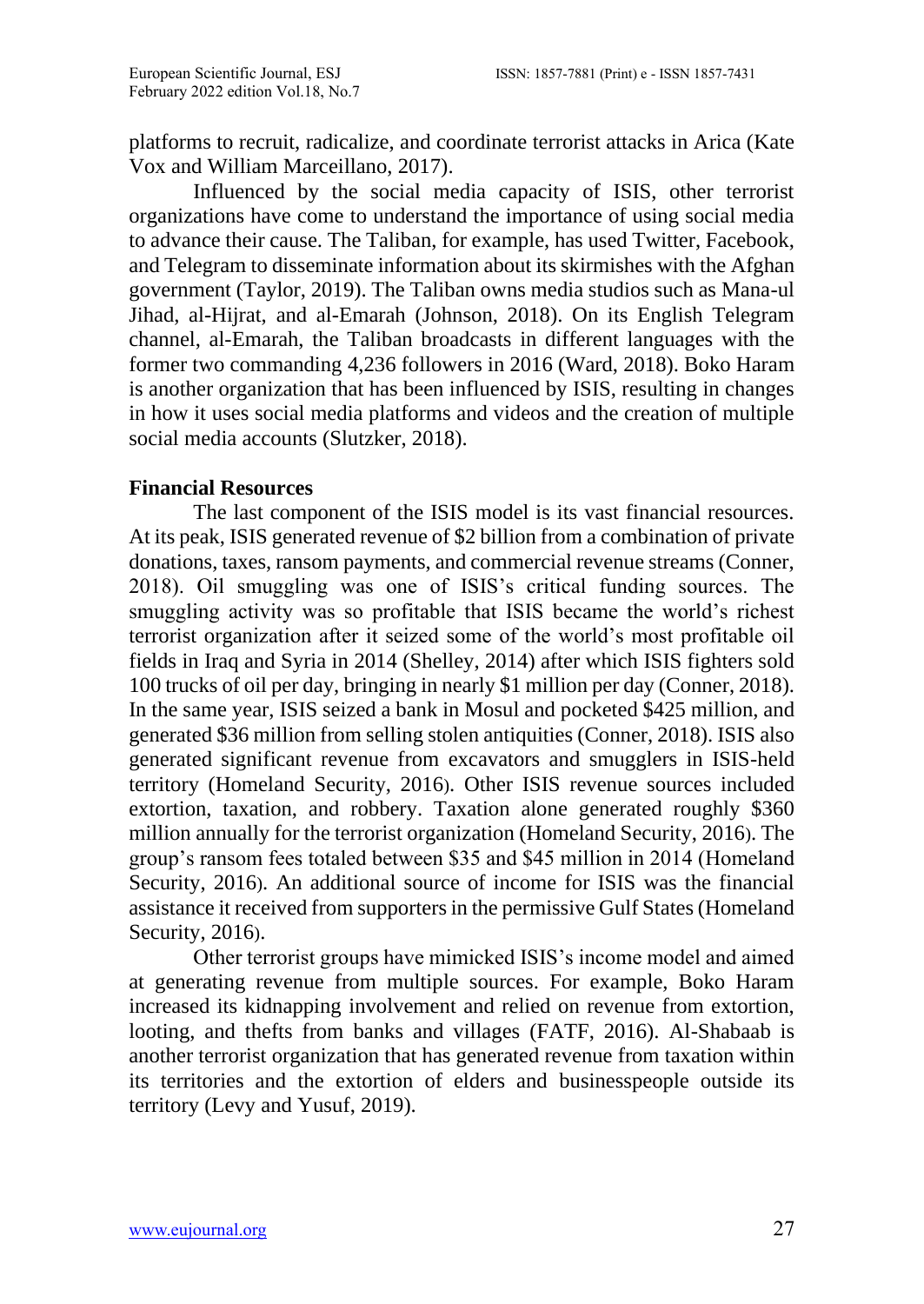## **Legitimizing State Terrorism**

The ISIS model has influenced other terrorist groups to adopt its tactics while at the same time creating unintended consequences in terms of counterterrorism efforts. It would not be wrong to say that the presence of ISIS in Iraq and Syria has legitimized state terrorism. Upon witnessing ISIS' brutality in the Middle East, several states have signaled their approval of terrorism by sponsoring terrorist organizations or creating militia groups that are involved in attacks targeting civilians. These states have pursued their interests and only pretended to fight against ISIS. For example, Russia is interested in protecting the regime of Bashar Hafez al-Assad to keep its military base in Tartus open. In contrast, Iran is in favor of keeping the Assad regime in power because Assad supported Iran during its war against Iraq in the 1980s and because of the Assad regime's hostile relations with Saudi Arabia. Iran has sponsored Hezbollah and Kataib-Hezbollah and provided training programs to Shia militia groups, the members of which Iran later transferred to Syria. Turkey is another country that has exploited its troops' presence in northern Syria as part of the fight against ISIS. In reality, however, ISIS is a tool for the Turkish government's efforts to affect internal politics in Syria. For example, whenever the Turkish government lost votes in elections or tried to change Turkey's agenda, the government assigned the Turkish army to conduct military incursions in Syria. Saudi Arabia and Qatar also have sought to overthrow the Assad regime by supporting opposition groups regardless of whether they are terrorist organizations. The ongoing civil war in Syria has led to many cases of arms and money being transferred to al-Qaeda and ISIS groups in Syria (Cengiz, 2020).

## **Conclusion**

Terrorist organizations that are powerful and capable of plotting sensational attacks have become a model for other groups to mimic in terms of organizational structure, ideology, tactics, and targets. The terrorism history has recorded anarchist, left-wing, separatist, and revolutionary groups that have served as model organizations. The Revolutionary Armed Forces of Colombia (FARC) and Shining Path in Latin America, the Irish Republican Army (IRA) in the United Kingdom, the Tamil Tigers in Sri Lanka, the Tupamaros in Uruguay, and the Basque Homeland and Liberty (ETA) group in Spain were examples of organizational and operational models that inspired other terrorist groups to change and update their ideologies and tactics.

Terrorist groups that exploit Islam have dominated the terrorism landscape and become model organizations after the September 11 attacks in the United States. Al-Qaeda and the Taliban were popular terrorist organizations until the early 2010s when ISIS emerged and developed in Iraq and Syria. No one had predicted the emergence of such a brutal and deadly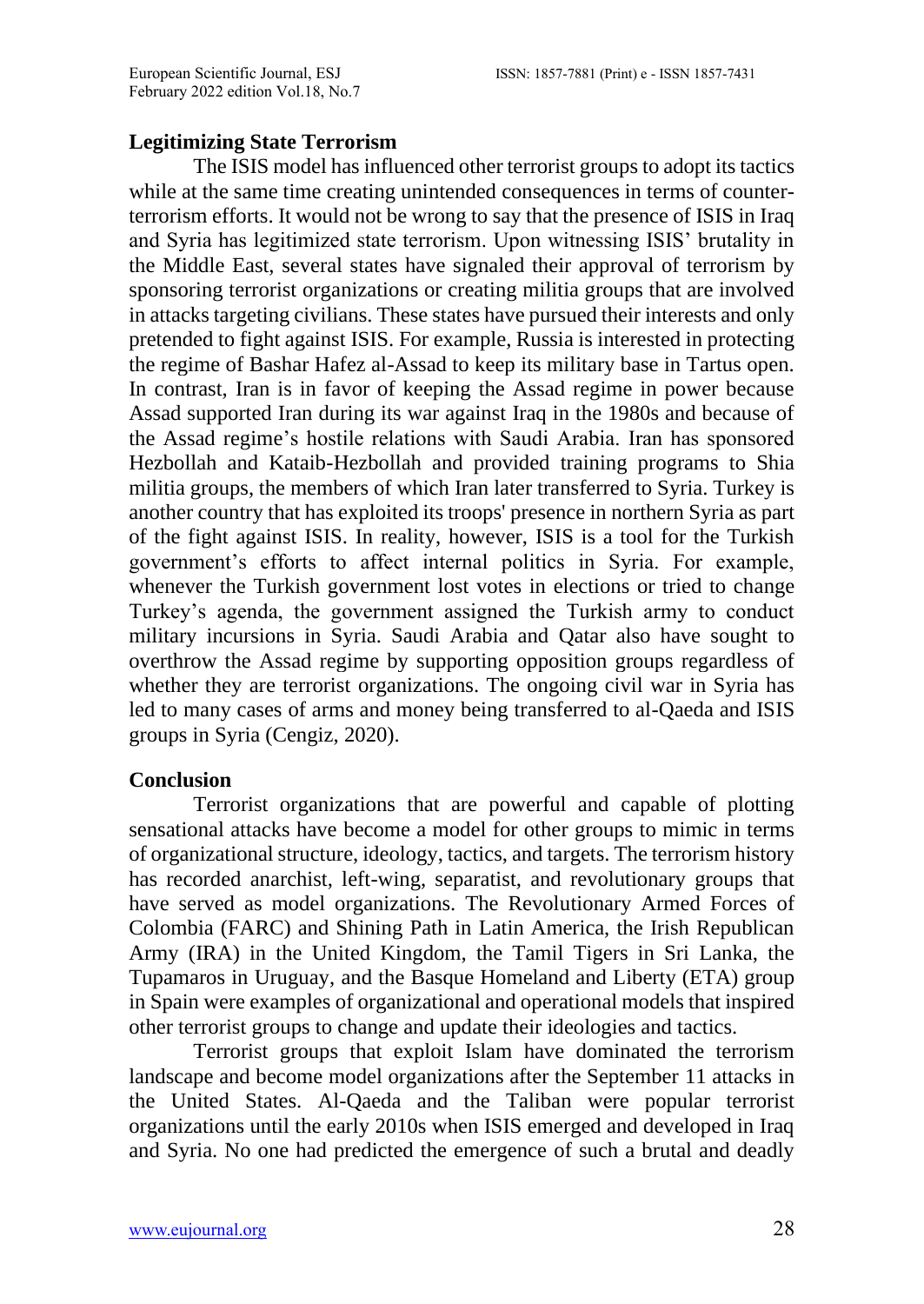organization when ISIS began to invade territories in Iraq and Syria and declared itself the Caliph of the Islamic world. The organization's bloodshed and violence turned eyes toward the region, and ISIS, at its peak in 2014 and 2015, enjoyed its popularity by hosting more than 40 thousand militants from more than 110 countries. Helped by the growing instability in Syria brought on by civil war, ISIS was able to rapidly seize control of vast swaths of territory and rule with its version of Islamic law.

The ISIS model was firmly in place. It was a model that enabled the terrorist organization to control territory, expand its Salafist ideology globally, create branded affiliates in fourteen countries, claim responsibility for terrorist attacks regardless of whether the organization was actually behind the attacks, use traditional media and social media to further its goals, inspire lone actors and homegrown extremists in the Western world, and use beheadings as a tactic for intimidating its enemies. Influenced by the ISIS model, the group's branded affiliates and other jihadist organizations that may or may not have pledged allegiance to ISIS have mimicked ISIS' ideology, tactics, and targets. The number of terrorist groups that control territory and act like a de facto state and use beheadings as a strategy to intimidate their enemies increased.

Moreover, the ISIS model also has led to self-serving pseudo-counterterrorism efforts in Syria. States that have chosen to justify their presence in Syria by claiming to be fighting against ISIS have either engaged in acts of state-sponsored terrorism to target civilians or sponsored terrorist groups in their fight to overthrow the Assad regime or keep the Syrian leader in power. The world has failed to see such a deadly terrorist organization's emergence but needs to learn important lessons from the global fight against ISIS. It is crucial to analyze how the ISIS model developed and how other terrorist groups have been successful in mimicking it.

## **References:**

- 1. Abrahms, [Max a](https://www.tandfonline.com/author/Abrahms%2C+Max)nd Conrad, [Justin,](https://www.tandfonline.com/author/Conrad%2C+Justin) "The Strategic Logic of Credit Claiming: A New Theory for Anonymous Terrorist Attacks," [Security](https://www.tandfonline.com/toc/fsst20/current)  [Studies,](https://www.tandfonline.com/toc/fsst20/current) Vol.26, No.2(2017), pp. 279-304.
- 2. Allien, Nathaniel, "How Boko Haram Has Regained the Initiative and What Nigeria Should Do to Stop It," War On Rocks, 24.12.2019*,*  Available at [https://warontherocks.com/2019/12/how-boko-haram](https://warontherocks.com/2019/12/how-boko-haram-has-regained-the-initiative-and-what-nigeria-should-do-to-stop-it/)[has-regained-the-initiative-and-what-nigeria-should-do-to-stop-it/.](https://warontherocks.com/2019/12/how-boko-haram-has-regained-the-initiative-and-what-nigeria-should-do-to-stop-it/) Accessed: 14.02.2021.
- 3. BBC, "Sinai Province: Egypt's Most Dangerous Group," 12.05.2016, Available at [https://www.bbc.com/news/world-middle-east-](https://www.bbc.com/news/world-middle-east-25882504)[25882504.](https://www.bbc.com/news/world-middle-east-25882504) Accessed: 14.02.2021.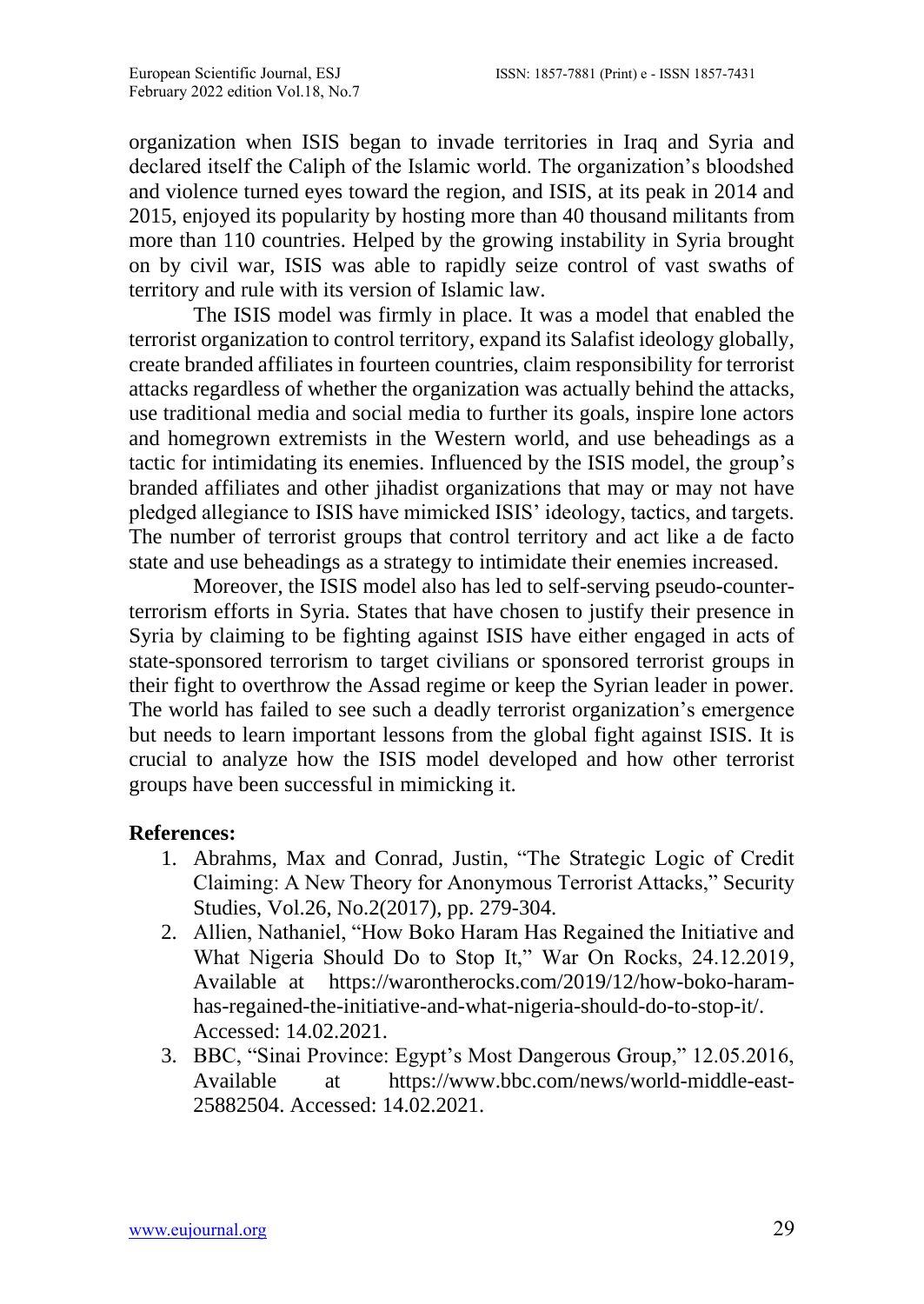4. Berger, J.M. and Morgan, Jonathan, "The ISIS Twitter Census," Brookings Institution Analysis Paper, No. 20, March 2015, Available at

[https://www.brookings.edu/wp](https://www.brookings.edu/wp-content/uploads/2016/06/isis_twitter_census_berger_morgan.pdf)[content/uploads/2016/06/isis\\_twitter\\_census\\_berger\\_morgan.pdf.](https://www.brookings.edu/wp-content/uploads/2016/06/isis_twitter_census_berger_morgan.pdf) Accessed: 14.02.2021.

5. Buckingham, Louisa & Alali, Nusiebah (2020) Extreme parallels: a corpus-driven analysis of ISIS and far-right discourse, Kōtuitui: New Zealand Journal of Social Sciences Online, 15:2, 310-331, Available at

[https://www.tandfonline.com/doi/epub/10.1080/1177083X.2019.169](https://www.tandfonline.com/doi/epub/10.1080/1177083X.2019.1698623?needAccess=true) [8623?needAccess=true.](https://www.tandfonline.com/doi/epub/10.1080/1177083X.2019.1698623?needAccess=true) Accessed 10.06.2021.

- 6. Byman, Daniel L., and Williams, Jennifer R., "ISIS vs. Al-Qaeda: Jihadism's Global Civil War," Brookings Institution, 24.02.2015, Available at [https://www.brookings.edu/articles/isis-vs-al-qaeda](https://www.brookings.edu/articles/isis-vs-al-qaeda-jihadisms-global-civil-war/)[jihadisms-global-civil-war/,](https://www.brookings.edu/articles/isis-vs-al-qaeda-jihadisms-global-civil-war/) Accessed: 14.02.2021.
- 7. Cengiz, Mahmut, "No End in Sight for the Conflict in Syria: Who are Winners and Losers?" Small Wars Journal*,*12.09.2020, Available at [https://smallwarsjournal.com/index.php/jrnl/art/no-end-sight-conflict](https://smallwarsjournal.com/index.php/jrnl/art/no-end-sight-conflict-syria-who-are-winners-and-losers)[syria-who-are-winners-and-losers.](https://smallwarsjournal.com/index.php/jrnl/art/no-end-sight-conflict-syria-who-are-winners-and-losers) Accessed: 14.02.2021.
- 8. Cengiz, Mahmut and Cinoglu, Huseyin. (2022). The Impacts of Organizational Structure on Salafi-Jihadist Terrorist Groups in Africa. International Journal on Criminology, Vol. 8, No:1. Accepted to be published.
- 9. Cengiz, Mahmut and Karademir, Kutluer, "Why Salafi-Jihadist Terrorist Groups Pledge Allegiance to al-Qaeda and ISIS," International Journal on Criminology, Vol.7, No.2(2020), pp.7-31.
- 10. Cinoglu, Huseyin, (2010). Sociological understanding of the relationship between terrorism and religion. International Journal of Human Sciences. 7. Available at [https://www.researchgate.net/publication/45088179\\_Sociological\\_un](https://www.researchgate.net/publication/45088179_Sociological_understanding_of_the_relationship_between_terrorism_and_religion) [derstanding\\_of\\_the\\_relationship\\_between\\_terrorism\\_and\\_religion.](https://www.researchgate.net/publication/45088179_Sociological_understanding_of_the_relationship_between_terrorism_and_religion) Accessed: 10.06.2021.
- 11. The Cipher Brief, "Al-Shabaab is Resurging in Somalia,"*,* Available at [https://www.thecipherbrief.com/column\\_article/al-shabaab-is-](https://www.thecipherbrief.com/column_article/al-shabaab-is-resurging-in-somalia)

[resurging-in-somalia.](https://www.thecipherbrief.com/column_article/al-shabaab-is-resurging-in-somalia) Accessed: 14.02.2021.

12. Colson, Dan. "Propaganda and the Deed: Anarchism, Violence, and the Representational Impulse." *American Studies*, vol. 55/56, Mid-America American Studies Association, 2017, pp. 163–86, <http://www.jstor.org/stable/44982624>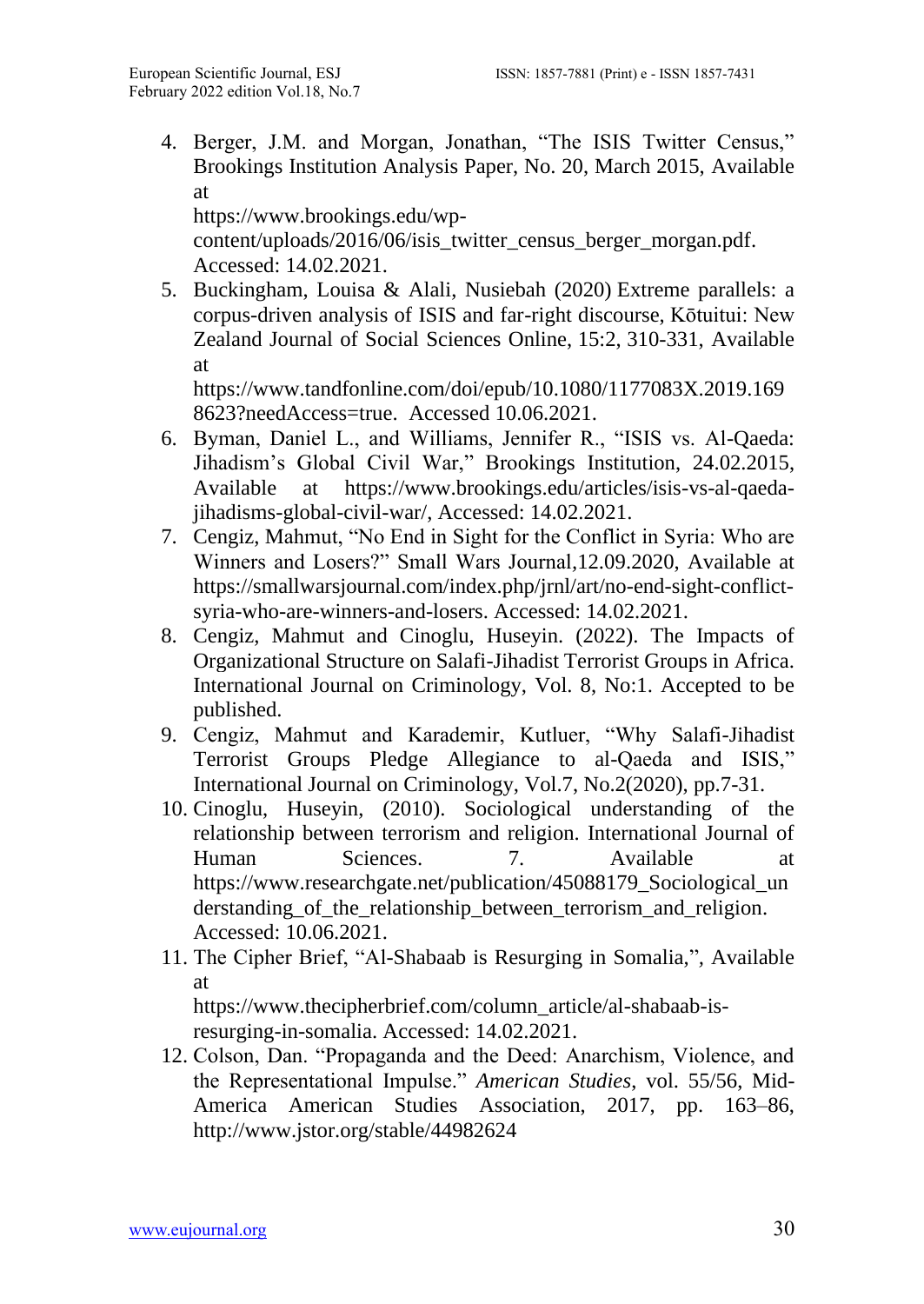- 13. Conner, Paul, "Funding Terror: How ISIS Became a Billion-Dollar Extremist Group," Fox Business*,* 28.10.2018, Available at [https://www.foxbusiness.com/money/isis-funding-billion-dollar](https://www.foxbusiness.com/money/isis-funding-billion-dollar-extremist-group)[extremist-group.](https://www.foxbusiness.com/money/isis-funding-billion-dollar-extremist-group) Accessed: 14.05.2021.
- 14. The Conversation*,* "How Does IS Claim Responsibility for a Terrorist Attack?" 07.06.2017, Available at [https://theconversation.com/how](https://theconversation.com/how-does-is-claim-responsibility-for-a-terrorist-attack-78823)[does-is-claim-responsibility-for-a-terrorist-attack-78823.](https://theconversation.com/how-does-is-claim-responsibility-for-a-terrorist-attack-78823) Accessed: 14.02.2021.
- 15. Counter-extremism Project, "Vehicles as Weapons of Terror, launched on 2014"*,* Available at [https://www.counterextremism.com/vehicles](https://www.counterextremism.com/vehicles-as-weapons-of-terror)[as-weapons-of-terror.](https://www.counterextremism.com/vehicles-as-weapons-of-terror) Accessed: 15.02.2021.
- 16. Diaz, Jacyln, "New Zealand Finds Intelligence Lapses to Last Year's Mosque Attacks," NPR, 8.12.2020, Available at [https://www.npr.org/2020/12/08/944102839/new-zealand-finds](https://www.npr.org/2020/12/08/944102839/new-zealand-finds-intelligence-lapses-leading-to-last-years-mosque-attacks)[intelligence-lapses-leading-to-last-years-mosque-attacks.](https://www.npr.org/2020/12/08/944102839/new-zealand-finds-intelligence-lapses-leading-to-last-years-mosque-attacks) Accessed: 15.02.2021.
- 17. The Economic Times, "ISIS Announces New 'Branch' in India after Clashes in Kashmir," 12.05.2019, Available at [https://economictimes.indiatimes.com/news/defence/isis-announces](https://economictimes.indiatimes.com/news/defence/isis-announces-new-branch-in-india-after-clashes-in-kashmir/articleshow/69288536.cms?from=mdr)[new-branch-in-india-after-clashes-in-](https://economictimes.indiatimes.com/news/defence/isis-announces-new-branch-in-india-after-clashes-in-kashmir/articleshow/69288536.cms?from=mdr)

[kashmir/articleshow/69288536.cms?from=mdr](https://economictimes.indiatimes.com/news/defence/isis-announces-new-branch-in-india-after-clashes-in-kashmir/articleshow/69288536.cms?from=mdr) Accessed: 14.02.2021.

- 18. Eklund, Lina, and Degerald, Michael, ["How Conflict Affects Land](https://doi.org/10.1088%2F1748-9326%2Faa673a)  [Use: Agricultural Activity in Areas Seized by the Islamic](https://doi.org/10.1088%2F1748-9326%2Faa673a)  [State,](https://doi.org/10.1088%2F1748-9326%2Faa673a)" Environmental Research Letters, Volume 12, No. 5 (2017), Available at [https://iopscience.iop.org/article/10.1088/1748-](https://iopscience.iop.org/article/10.1088/1748-9326/aa673a/meta) [9326/aa673a/meta.](https://iopscience.iop.org/article/10.1088/1748-9326/aa673a/meta) Accessed: 13.02.2021.
- 19. Financial Action Task Force (FATF)*,* "Terrorist Financing in West and Central Africa," October 2016, p. 33. Available at [https://www.fatf](https://www.fatf-gafi.org/media/fatf/documents/reports/Terrorist-Financing-West-Central-Africa.pdf)[gafi.org/media/fatf/documents/reports/Terrorist-Financing-West-](https://www.fatf-gafi.org/media/fatf/documents/reports/Terrorist-Financing-West-Central-Africa.pdf)[Central-Africa.pdf,](https://www.fatf-gafi.org/media/fatf/documents/reports/Terrorist-Financing-West-Central-Africa.pdf) Accessed: 14.02.2021.
- 20. Hassan, Hassan, "The Sectarianism of the Islamic State: Ideological Roots and Political Context," Carnegie Endowment, 13.06.2016, Available at [https://carnegieendowment.org/2016/06/13/sectarianism](https://carnegieendowment.org/2016/06/13/sectarianism-of-islamic-state-ideological-roots-and-political-context-pub-63746)[of-islamic-state-ideological-roots-and-political-context-pub-63746.](https://carnegieendowment.org/2016/06/13/sectarianism-of-islamic-state-ideological-roots-and-political-context-pub-63746) Accessed: 14.02.2021.
- 21. Helsel, Phil, "Suspected Gunman in El Paso Walmart Shooting Pleads Not Guilty to Attack That Killed 22," NBC News, 11.10.2019, Available at [https://www.nbcnews.com/news/us-news/suspected](https://www.nbcnews.com/news/us-news/suspected-gunman-el-paso-walmart-shooting-pleads-not-guilty-attack-n1064876)[gunman-el-paso-walmart-shooting-pleads-not-guilty-attack](https://www.nbcnews.com/news/us-news/suspected-gunman-el-paso-walmart-shooting-pleads-not-guilty-attack-n1064876)[n1064876.](https://www.nbcnews.com/news/us-news/suspected-gunman-el-paso-walmart-shooting-pleads-not-guilty-attack-n1064876) Accessed: 15.02.2021.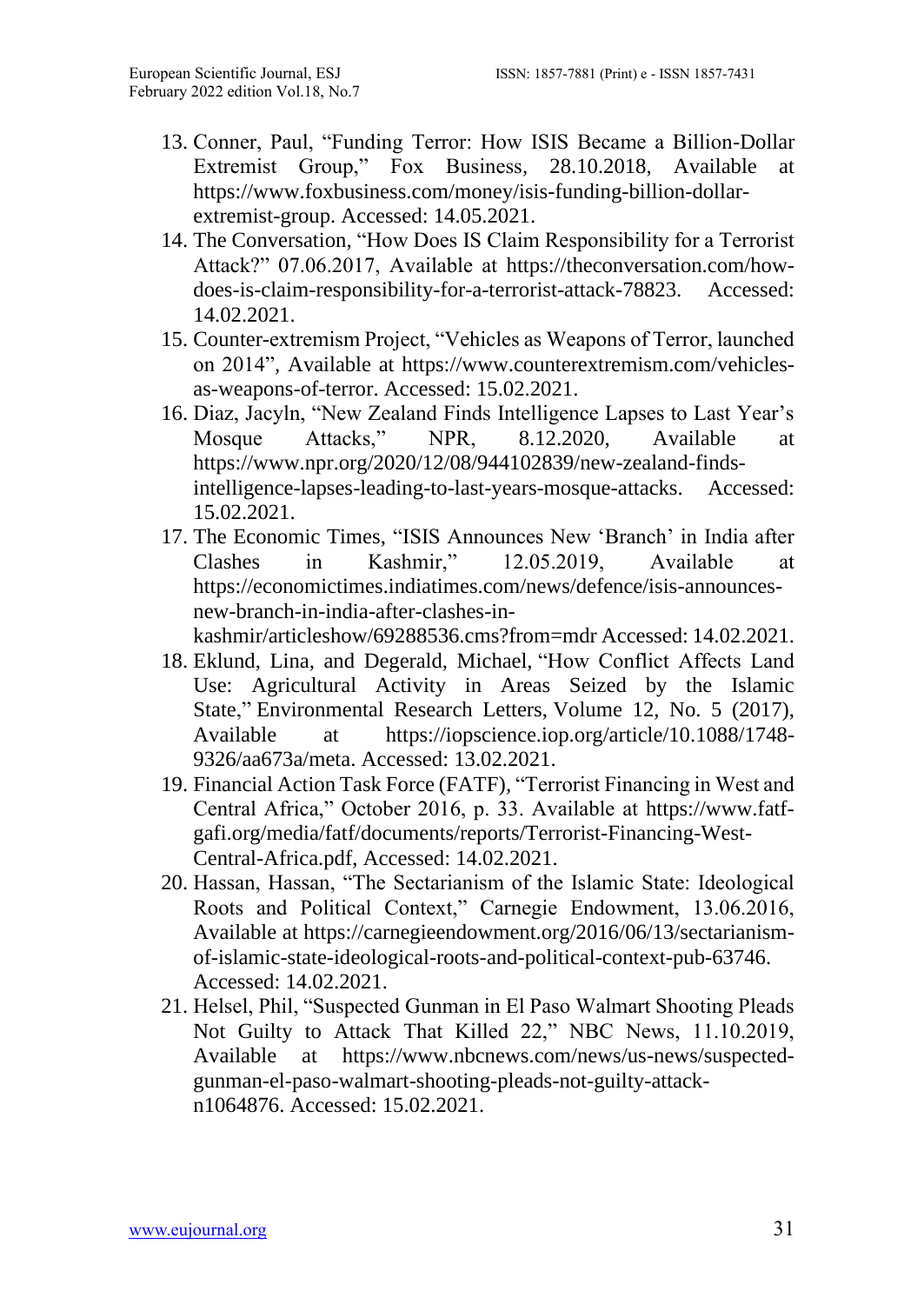- 22. Hoffman, Aaron M., "Voice and Silence: Why Groups Take Credit for Acts of Terror," Journal of Peace Research, Vol. [47, No.5](https://www.jstor.org/stable/i20798921) (2010), pp. 615-626.
- 23. Hoffman, Bruce, "Back to the Future: The Return of Violent Far-Right Terrorism in the Age of Lone Wolves," War On The Rocks*,* 02.04.2019, Available at [https://warontherocks.com/2019/04/back-to](https://warontherocks.com/2019/04/back-to-the-future-the-return-of-violent-far-right-terrorism-in-the-age-of-lone-wolves/)[the-future-the-return-of-violent-far-right-terrorism-in-the-age-of](https://warontherocks.com/2019/04/back-to-the-future-the-return-of-violent-far-right-terrorism-in-the-age-of-lone-wolves/)[lone-wolves/,](https://warontherocks.com/2019/04/back-to-the-future-the-return-of-violent-far-right-terrorism-in-the-age-of-lone-wolves/) Accessed: 15.02.2021.
- 24. Homeland Security Committee Majority Staff Report, "Cash to Chaos: Dismantling ISIS' Financial Infrastructure," Report*,* October 2016*,* p. 9. Available at [https://www.hsdl.org/?view&did=796005,](https://www.hsdl.org/?view&did=796005) Accessed: 14.05.2021.
- 25. Honig, Or and Yahel, Ido, "A Fifth Wave of Terrorism? The Emergence of Terrorist Semi-States." Terrorism and Political Violence, Volume, *31, No.*6 (2017), pp. 1210-1228.
- 26. Johnson, Thomas, The Taliban's Use of the Internet, Social Media Video, Radio Stations, and Graffiti, (London: Oxford University Press, 2018).
- 27. Jones, Seth, and Doxsee, Catrina, "The Escalating Terrorism Problem in the United States," Center For Strategic & International Studies*,* 17.06.2020, Available at [https://www.csis.org/analysis/escalating](https://www.csis.org/analysis/escalating-terrorism-problem-united-states)[terrorism-problem-united-states.](https://www.csis.org/analysis/escalating-terrorism-problem-united-states) Accessed: 15.02.2021.
- 28. Jones, Seth, and Dobbins, James, Rolling Back the Islamic State, (California: RAND Corporation, 2017).
- 29. Kearns, Erin M., Conlon, Brendan and Young, Joseph K., "Lying about Terrorism," Studies in Conflict & Terrorism, Vol.37, No.5(2014), 422-439, p. 422.
- 30. Kennedy, Merrit, "What We Know About The Suspect in The Nice, France, Attack," NPR, 15.07.2016, Available at [https://www.npr.org/sections/thetwo](https://www.npr.org/sections/thetwo-way/2016/07/15/486150027/what-we-know-about-the-nice-france-attack-suspect)[way/2016/07/15/486150027/what-we-know-about-the-nice-france](https://www.npr.org/sections/thetwo-way/2016/07/15/486150027/what-we-know-about-the-nice-france-attack-suspect)[attack-suspect.](https://www.npr.org/sections/thetwo-way/2016/07/15/486150027/what-we-know-about-the-nice-france-attack-suspect) Accessed: 15.02.2021.
- 31. Koch, Ariel, "Jihadi Beheading Videos and Their Non-Jihadi Echoes," Perspectives in Terrorism, Vol.12, No.3(2018), pp. 24-34.
- 32. Kube, Courtney, "The Taliban Is Gaining Strength and Territory in Afghanistan," NBC News*,* 30.01.2018, *Available* at [https://www.nbcnews.com/news/world/numbers-afghanistan-are-not](https://www.nbcnews.com/news/world/numbers-afghanistan-are-not-good-n842651)[good-n842651.](https://www.nbcnews.com/news/world/numbers-afghanistan-are-not-good-n842651) Accessed: 14.02.2021.
- 33. Kydd, Andrew H., and Walter, Barbara F., "The Strategies of Terrorism," International Security, Vol.31, No. 1(2006), 49-80.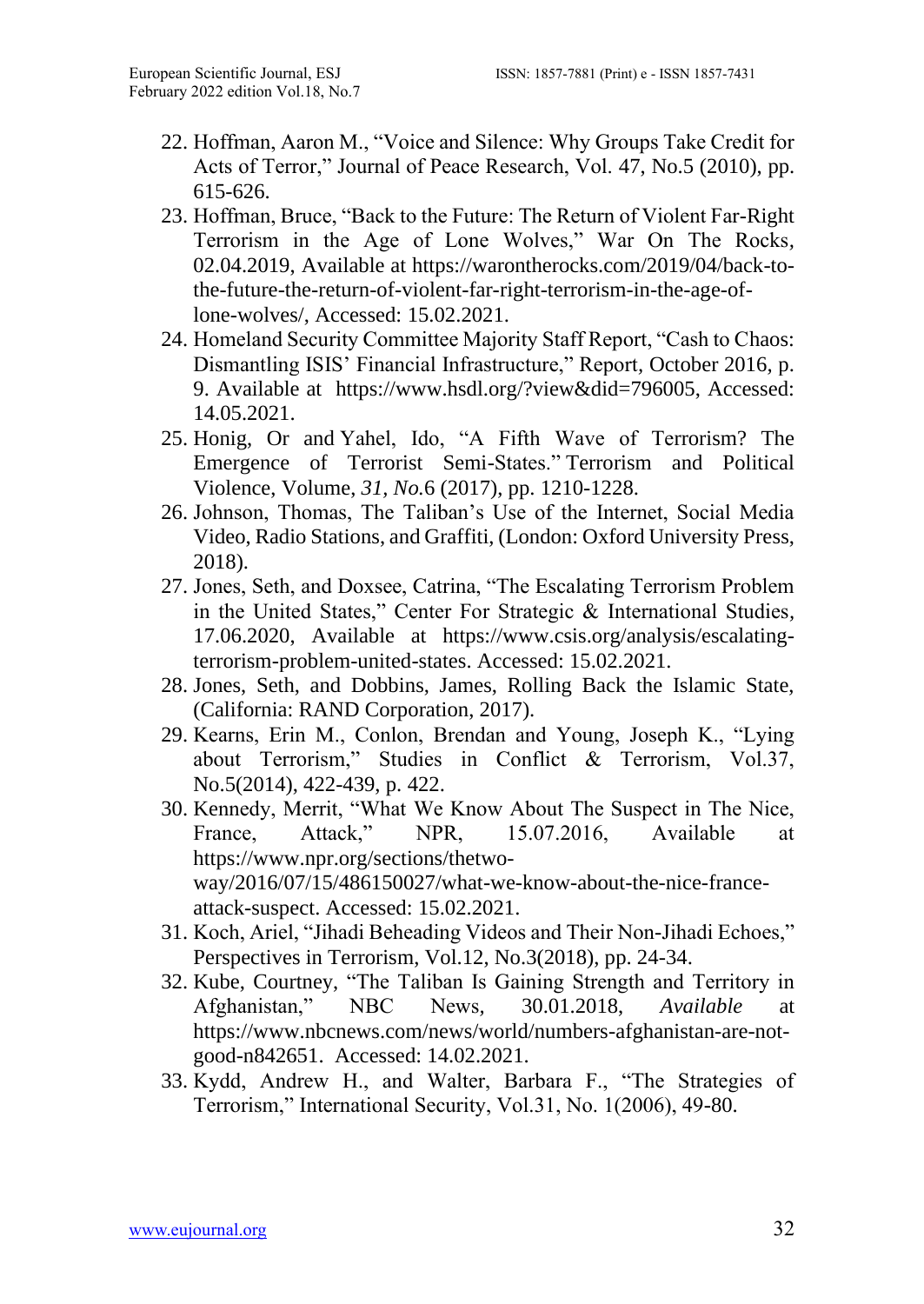- 34. Levy, Ido, and Yusuf, Abdi, "How Do Terrorist Organizations Make Money? Terrorist Funding and Innovation in the Case of al Shabaab," Studies in Conflict & Terrorism*,* (2019), pp. 1-23.
- 35. Lister, Tim, and Sanchez, Ray, "ISIS Goes Global: 143 Attacks in 29 Countries Have Killed 2,043," CNN*,* 12.02.2018, Available at [https://www.cnn.com/2015/12/17/world/mapping-isis-attacks](https://www.cnn.com/2015/12/17/world/mapping-isis-attacks-around-the-world/index.html)[around-the-world/index.html.](https://www.cnn.com/2015/12/17/world/mapping-isis-attacks-around-the-world/index.html) Accessed: 14.02.2021.
- 36. Min, Eric, "Taking Responsibility: When and Why Terrorists Claim Attacks," Paper Prepared for the 2013 Annual Meeting of the American Political Science Association Chicago, IL: August 29 - September 1, *2013.*
- 37. Myre, Greg, and Domonoske, Camila, "What Does It Mean When ISIS Claims Responsibility For An Attack?", NPR, 24.05.2017. Available at [https://www.npr.org/sections/thetwo](https://www.npr.org/sections/thetwo-way/2017/05/24/529685951/what-does-it-mean-when-isis-claims-responsibility-for-an-attack?t=1633527146758)[way/2017/05/24/529685951/what-does-it-mean-when-isis-claims](https://www.npr.org/sections/thetwo-way/2017/05/24/529685951/what-does-it-mean-when-isis-claims-responsibility-for-an-attack?t=1633527146758)[responsibility-for-an-attack?t=1633527146758.](https://www.npr.org/sections/thetwo-way/2017/05/24/529685951/what-does-it-mean-when-isis-claims-responsibility-for-an-attack?t=1633527146758) Accessed: 10.06.2021.
- 38. NL Times. Dutch-Afghans devastated by Taliban takeover. 08.17.2021, Available at [https://nltimes.nl/2021/08/17/dutch-afghans](https://nltimes.nl/2021/08/17/dutch-afghans-devastated-taliban-takeover)[devastated-taliban-takeover.](https://nltimes.nl/2021/08/17/dutch-afghans-devastated-taliban-takeover) Accessed: 10.06.2021.
- 39. NPR, "Terrorism Expert Weighs in on ISIS Claim of Responsibility in Sri Lanka Attacks", 23.04.2019, Available at [https://www.npr.org/2019/04/23/716478830/terrorism-expert](https://www.npr.org/2019/04/23/716478830/terrorism-expert-weighs-in-on-isis-claim-of-responsibility-in-sri-lanka-attacks)[weighs-in-on-isis-claim-of-responsibility-in-sri-lanka-attacks.](https://www.npr.org/2019/04/23/716478830/terrorism-expert-weighs-in-on-isis-claim-of-responsibility-in-sri-lanka-attacks) Accessed: 14.02.2021.
- 40. Pape, Robert A. "The Strategic Logic of Suicide Terrorism." The American Political Science Review, vol. 97, no. 3, [American Political Science Association, Cambridge University Press], 2003, pp. 343–61, [http://www.jstor.org/stable/3117613.](http://www.jstor.org/stable/3117613)
- 41. Parvez, Tariq, "The Islamic State in Pakistan," United States Institute of Peace, September 2016, Available at [PB213-The-Islamic-State-In-](https://www.usip.org/sites/default/files/PB213-The-Islamic-State-In-Pakistan.pdf)[Pakistan.pdf \(usip.org\).](https://www.usip.org/sites/default/files/PB213-The-Islamic-State-In-Pakistan.pdf) Accessed: 28.01.2022.
- 42. Perkins, Brian, "Local vs. Global: Al-Qaeda's Strategy for Survival," The Jamestown Foundation Terrorism Monitor, Vol.17, No.11(2019), p. 2.
- 43. Ramirez, Fernando, "Drug Trafficking Los Zetas Cartel Creates ISIS-Style Beheading Video to Spread Fear," Chron*,* 10.03.2017, Available at [https://www.chron.com/news/houston-texas/texas/article/Narco](https://www.chron.com/news/houston-texas/texas/article/Narco-trafficking-cartel-creates-ISIS-style-10992212.php)[trafficking-cartel-creates-ISIS-style-10992212.php.](https://www.chron.com/news/houston-texas/texas/article/Narco-trafficking-cartel-creates-ISIS-style-10992212.php) Accessed: 14.02.2021.
- 44. Robertson, Campbell and Mele, Christopher, "11 Killed in Synagogue Massacre; Suspect Charged With 29 Counts," New York Times*,*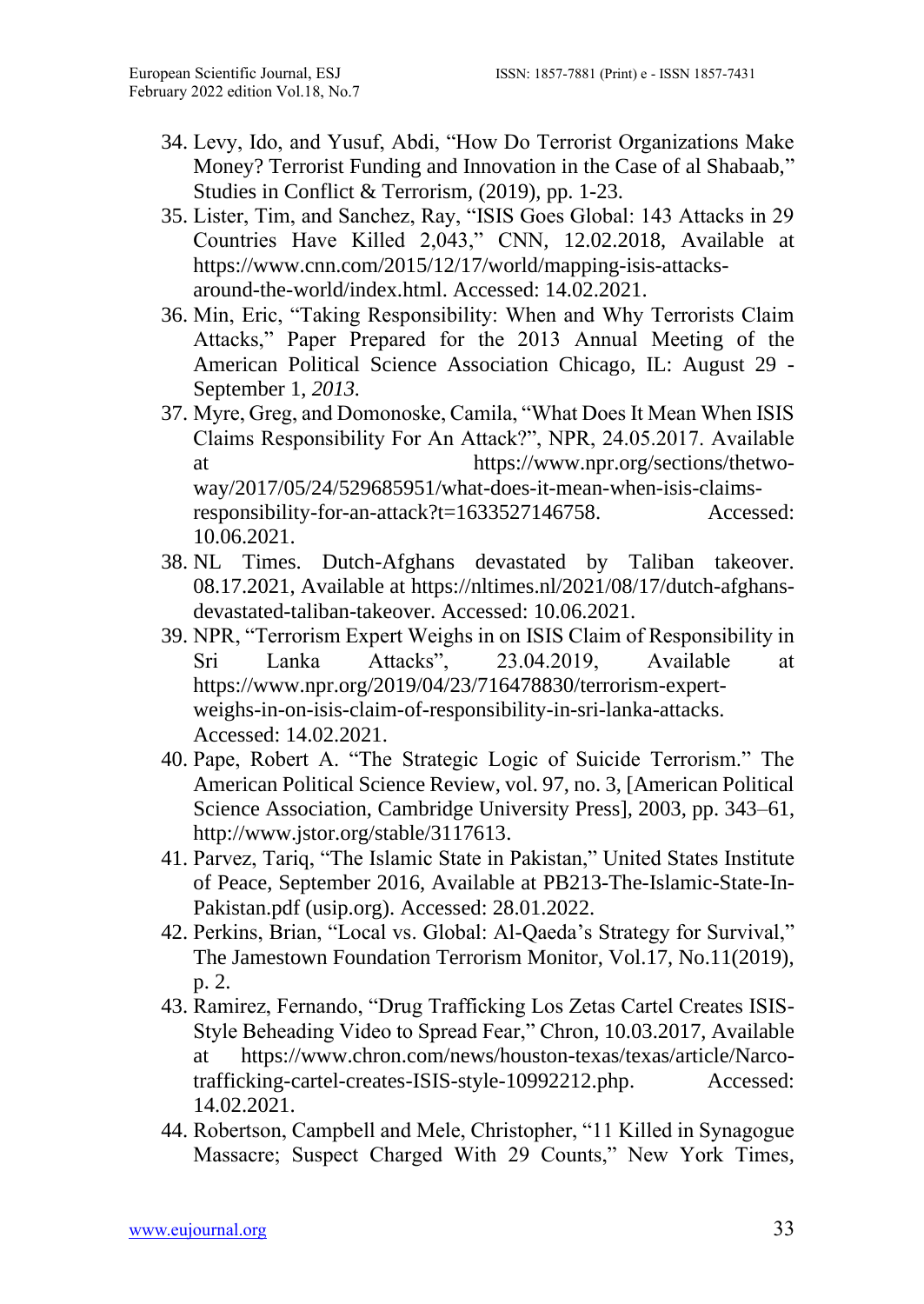27.10.2018, Available at [https://www.nytimes.com/2018/10/27/us/active-shooter-pittsburgh](https://www.nytimes.com/2018/10/27/us/active-shooter-pittsburgh-synagogue-shooting.html)[synagogue-shooting.html.](https://www.nytimes.com/2018/10/27/us/active-shooter-pittsburgh-synagogue-shooting.html) Accessed: 15.02.2021.

- 45. Shelley, Louise, "Blood Money: How ISIS Makes Bank," Foreign Affairs, 30.11.2014, Available at [https://www.foreignaffairs.com/articles/iraq/2014-11-30/blood](https://www.foreignaffairs.com/articles/iraq/2014-11-30/blood-money)[money.](https://www.foreignaffairs.com/articles/iraq/2014-11-30/blood-money) Accessed: 14.05.2021.
- 46. Sinclair, Harriet, "Mexican Cartel Hitmen Perform ISIS-Style," Newsweek*,* 13.12.2017, Available at [https://www.newsweek.com/mexican-cartel-hitmen-perform-isis](https://www.newsweek.com/mexican-cartel-hitmen-perform-isis-style-beheading-after-forcing-rival-confess-729764)[style-beheading-after-forcing-rival-confess-729764.](https://www.newsweek.com/mexican-cartel-hitmen-perform-isis-style-beheading-after-forcing-rival-confess-729764) Accessed: 14.02.2021.
- 47. Slutzker, Jillain, "The Online Frontline: Inside Boko Haram's Social Media and a Movement to Push Back," Creative*,* 10.10.2018, Available at a structure of the structure at a structure of the structure at a structure of the structure of the structure of the structure of the structure of the structure of the structure of the structure of the structu [https://www.creativeassociatesinternational.com/stories/the-online](https://www.creativeassociatesinternational.com/stories/the-online-frontline-inside-boko-harams-social-media-and-the-movement-to-push-back/)[frontline-inside-boko-harams-social-media-and-the-movement-to](https://www.creativeassociatesinternational.com/stories/the-online-frontline-inside-boko-harams-social-media-and-the-movement-to-push-back/)[push-back/.](https://www.creativeassociatesinternational.com/stories/the-online-frontline-inside-boko-harams-social-media-and-the-movement-to-push-back/) Accessed: 14.05.2021.
- 48. The Soufan Center, "Islamic State Expanding Central Africa Province with Attack in Tanzania,"  $21.10.2020$ , Available [https://thesoufancenter.org/intelbrief-islamic-state-expanding-central](https://thesoufancenter.org/intelbrief-islamic-state-expanding-central-africa-province-with-attack-in-tanzania/)[africa-province-with-attack-in-tanzania/.](https://thesoufancenter.org/intelbrief-islamic-state-expanding-central-africa-province-with-attack-in-tanzania/) Accessed: 14.02.2021.
- 49. Speckhard, Anne and Shajkovci, Ardian, "Is ISIS Still Alive and Well on the Internet?" Homeland Security Today, 14.01.2019, Available at [https://www.hstoday.us/subject-matter-areas/cybersecurity/is-isis](https://www.hstoday.us/subject-matter-areas/cybersecurity/is-isis-still-alive-and-well-on-the-internet/)[still-alive-and-well-on-the-internet/.](https://www.hstoday.us/subject-matter-areas/cybersecurity/is-isis-still-alive-and-well-on-the-internet/) Accessed: 14.02.2021.
- 50. Strobel, Warren P., and Levy, Rachael, "Far-Right Groups Cited in Domestic Terrorist Attacks," Wall Street Journal*,* 22.10.2020, Available at [https://www.wsj.com/articles/far-right-groups-cited-in](https://www.wsj.com/articles/far-right-groups-cited-in-domestic-terror-attacks-11603367633)[domestic-terror-attacks-11603367633.](https://www.wsj.com/articles/far-right-groups-cited-in-domestic-terror-attacks-11603367633) Accessed: 15.02.2021.
- 51. Syrian Observatory for Human Rights, "Although They Have Been Besieged by Russia," 20.02.2019, Available at [https://www.syriahr.com/en/117051/.](https://www.syriahr.com/en/117051/) Accessed: 14.02.2021
- 52. Taylor, Max. Intelligence Fusion*,* "The Taliban on Twitter: How the Group Uses Social Media?" 24.07.2019, Available at [https://www.intelligencefusion.co.uk/blog/the-taliban-on-twitter](https://www.intelligencefusion.co.uk/blog/the-taliban-on-twitter-how-the-group-uses-social-media)[how-the-group-uses-social-media.](https://www.intelligencefusion.co.uk/blog/the-taliban-on-twitter-how-the-group-uses-social-media) Accessed: 14.02.2021.
- 53. Udani, Catalina M., "A Content Analysis of Jihadist Magazines: Theoretical Perspectives," Undergraduate Thesis, University of Central Florida, 2018, Available at [https://stars.library.ucf.edu/cgi/viewcontent.cgi?article=1367&contex](https://stars.library.ucf.edu/cgi/viewcontent.cgi?article=1367&context=honorstheses) [t=honorstheses.](https://stars.library.ucf.edu/cgi/viewcontent.cgi?article=1367&context=honorstheses) Accessed: 14.02.2021.